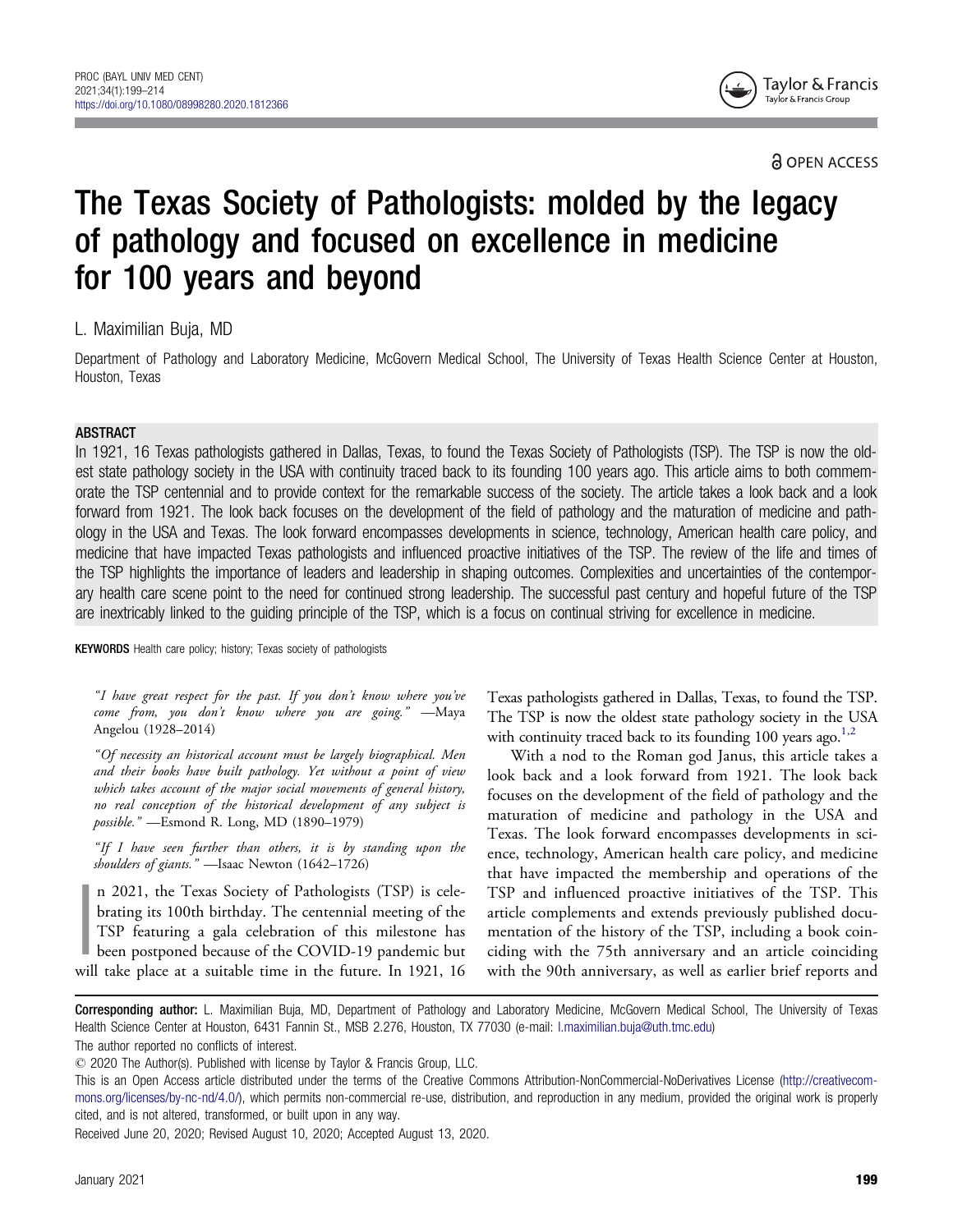<span id="page-1-0"></span>

Figure 1. Logos of the TSP Centennial: (a) TSP centennial meeting logo, (b) TSP Onward logo.

other reflections. $1-7$  $1-7$  Other information is presented in the Legacy section of the TSP website.<sup>[8](#page-12-0)</sup>

The major theme of the article is an exploration of the TSP as an organization molded by the legacy of pathology and focused on excellence in medicine (Figure 1). Milestones for Texas medicine and pathology are shown in *[Table 1](#page-2-0)*. The analysis and views expressed herein are those of the author and do not necessarily represent official positions of the TSP.

#### ESSENTIALS OF PATHOLOGY

Pathology is uniquely both a biomedical science and medical specialty based on a specific approach to the study of disease.<sup>9</sup> This approach progresses from etiology, or causes of disease, to pathophysiological mechanisms at the cellular, subcellular, molecular, and genetic levels, to disease expression, resulting in morphological and functional changes and clinical manifestations. The fundamental role of pathology is expressed in the analogy of the tree of medicine.<sup>[9](#page-12-0)</sup> The trunk of the tree of medicine is general pathology, which elucidates basic features of cell injury and inflammation by utilizing the basic science roots of anatomy, chemistry, physiology, and other basic sciences. The general pathology trunk divides into the many branches of organ-based pathology, each one of which supports a specialized field of medicine.

## A SHORT HISTORY OF PATHOLOGY

Pathology developed as a medical science along with physics, chemistry, anatomy, histology, physiology, biochemistry, and microbiology in Europe after the Renaissance.<sup>10,11</sup> In the 18th century, stalwarts, including Giovanni Battista Morgagni and Carl von Rokitansky, established the scientific investigation of causes of disease based on performance of numerous meticulous autopsies.<sup>10–14</sup> In the mid-19th century, the next great advance in pathology was led by Rudolf Virchow (1821–1902). Virchow is the quintessence of the prepared mind succeeding by being at the right place (Germany) at the right time (improved light microscope).<sup>15</sup> In 1858, Virchow established the scientific discipline of cellular pathology with his publication "Die Cellularpathologie in ihrer Begründung auf physiologische und pathologische Gewebenlehre." The title, "Cellular pathology as based upon physiological and pathological histology," captures the essence of cytopathology, surgical pathology, and autopsy pathology as practiced today. The 19th century saw other major developments of relevance to pathology. Claude Bernard advanced the field of physiology and established the importance of biological experimentation in medicine.<sup>16</sup> Louis Pasteur and Robert Koch were instrumental in formulating the germ theory of disease and the science of microbiology. Elie Metchnikoff and - Julius Cohnheim among others made important observations providing a foundation for cellular physiology and immunology[.17,18](#page-12-0)

#### A SHORT HISTORY OF AMERICAN MEDICINE

In the 18th century, American medicine was in a primitive state and largely devoid of the advances being made in Europe.<sup>19</sup> In the 19th century, American medicine inched forward from this primitive state. In 1847, the American Medical Association (AMA) was established.

The early 20th century was dominated by two momentous global events: World War I and the 1918 influenza pan-demic.<sup>[20](#page-12-0)</sup> The same time period ushered in a major change in American medicine with a movement away from ad hoc training and practice to a more scientific approach. Two individuals were major contributors to this movement: Abraham Flexner, an educator, and William Osler, a physician whose career encompassed pathology and internal medicine.<sup>[21,22](#page-12-0)</sup> Recognizing the poor training provided by the many proprietary medical schools, the AMA's Council on Medical Education engaged the Carnegie Foundation, and this organization obtained the services of Abraham Flexner to study medical schools in the nation. The resultant report was published in 1910.<sup>23</sup> Flexner recommended that medical schools should be university based, have minimum admission requirements, implement a rigorous curriculum with applied laboratory and clinical science content, and have faculty actively engaged in research. Osler championed bedside teaching, bringing medical students into direct contact with patients.

Flexner's report had a profound effect on medical education and the teaching of pathology as an important component of a 4-year undergraduate medical education comprising biomedical science courses in the preclinical years and clinical clerkships in the clinical years.  $21-23$  $21-23$  The newly established Johns Hopkins Medical School quickly became the model Flexnerian institution led by its first dean, the pathologist William Welch. $^{24}$ Educated in the leading laboratories in Europe, Welch became the most influential scientist in the world.<sup>20</sup>

Medical schools utilizing the Flexnerian two-pillar construct produced scientifically grounded physicians capable of a high level of clinical practice as well as a subset who pursued highly successful careers as physician-scientists and academicians. Kenneth Ludmerer has produced a comprehensive analysis of the origins and progression of undergraduate and graduate education in the USA.<sup>25-27</sup>

#### FURTHER DEVELOPMENT OF PATHOLOGY IN THE USA

During the 19th and early 20th century, pathology was essentially an academic discipline with a focus on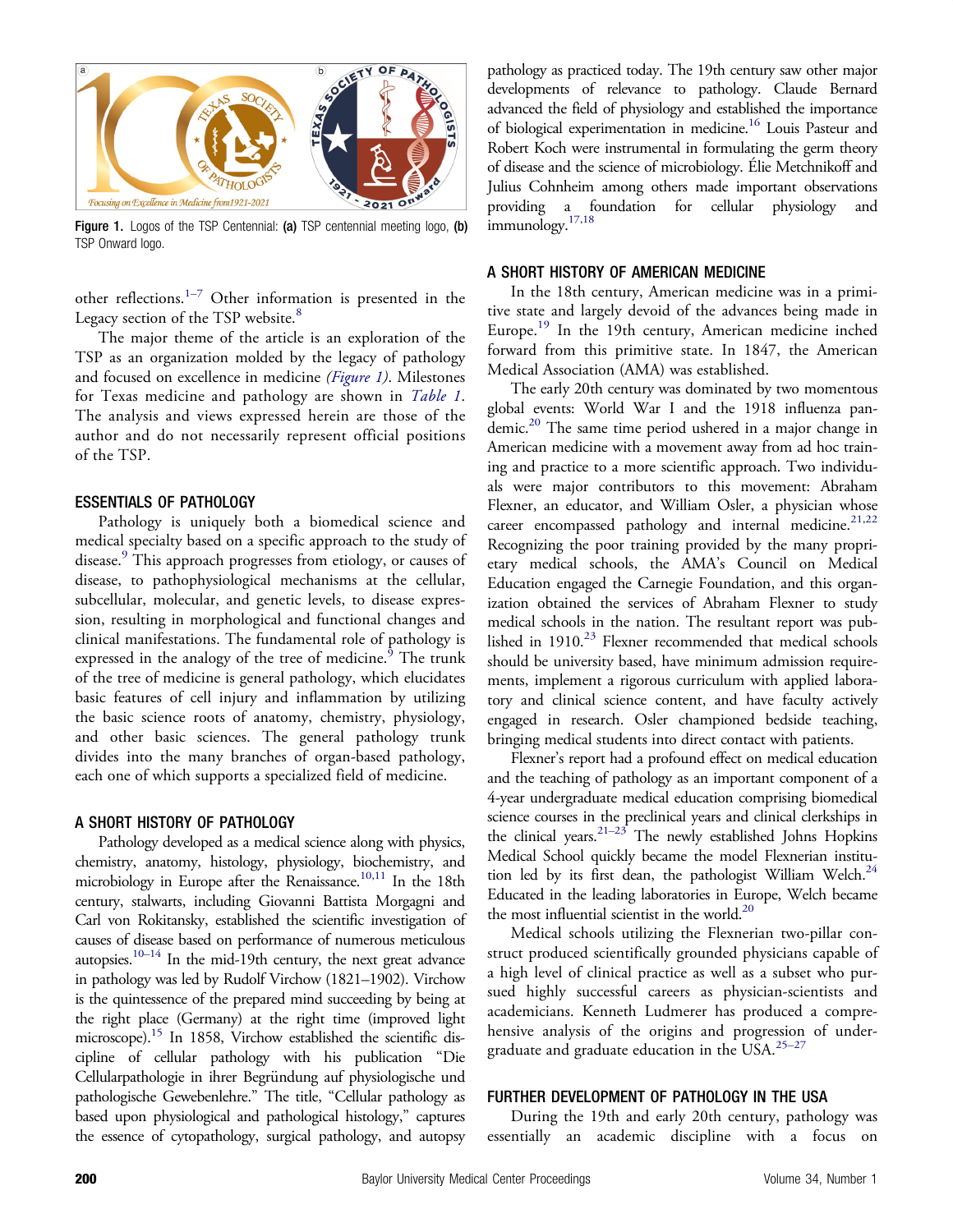<span id="page-2-0"></span>

| Table 1. Selected events relevant to Texas medicine and pathology |                                                                                                                                       |  |
|-------------------------------------------------------------------|---------------------------------------------------------------------------------------------------------------------------------------|--|
| Year                                                              | Event                                                                                                                                 |  |
| 1836                                                              | Texas Revolution leads to independence.                                                                                               |  |
| 1845                                                              | Texas becomes the 28th state of the USA.                                                                                              |  |
| 1853                                                              | TMA is formed.                                                                                                                        |  |
| 1881                                                              | Texas voters authorize establishment of UT in Austin and UTMB in Galveston (Texas' largest city).                                     |  |
| 1889-91                                                           | George Dock, MD, and Allen J. Smith, MD, are appointed as first full-time pathology professors in Texas.                              |  |
| 1891                                                              | Texas Medical College closes and UT Medical Department is established.                                                                |  |
| 1900                                                              | Hurricane devastates Galveston.                                                                                                       |  |
| 1900-04                                                           | Baylor University College of Medicine is established in Dallas.                                                                       |  |
| 1910                                                              | The Flexner Report leads to reform of medical education.                                                                              |  |
| 1919                                                              | George T. Caldwell, MD, commences position as professor and chairman of pathology at Baylor University College of Medicine in Dallas. |  |
| 1921                                                              | Texas pathologists form the State Pathological Society of Texas (later the TSP) on May 9 during the meeting of the TMA in Dallas.     |  |
| 1941                                                              | Texas legislature authorizes UT to establish the state cancer hospital in Houston with the name of M. D. Anderson Cancer Center.      |  |
| 1943                                                              | Baylor College of Medicine moves to Houston and Southwestern Medical School is reconfigured in Dallas and becomes affiliated with UT. |  |
| 1945                                                              | The Texas Medical Center is founded.                                                                                                  |  |
| 1949                                                              | Houston physicians form the Houston Society of Clinical Pathologists.                                                                 |  |
| 1962                                                              | Texas attorney general rules that pathology is the practice of medicine.                                                              |  |
| 1963                                                              | On November 27, President Kennedy is assassinated, which leads to strengthening of the medical examiner system in Texas.              |  |
| 1965                                                              | Medicare and Medicaid programs are established by the federal government.                                                             |  |
| 1970s                                                             | New medical schools are opened: UT Houston, UT San Antonio, Texas Tech, Texas A&M, University of North Texas.                         |  |
| 1971                                                              | TSP celebrates its 50th anniversary.                                                                                                  |  |
| 1972                                                              | TSP declares the "year of pathology."                                                                                                 |  |
| 1996                                                              | TSP celebrates its 75th anniversary. Celebratory meeting marred by ice storm in Dallas.                                               |  |
| 1998                                                              | Houston Society of Clinical Pathologists celebrates 50th anniversary.                                                                 |  |
| 2003                                                              | TMA celebrates its 150th anniversary.                                                                                                 |  |
| 2003                                                              | Texas tort reform begins.                                                                                                             |  |
| 2004                                                              | North Texas Society of Pathology is formed.                                                                                           |  |
| 2011                                                              | TSP celebrates its 90th anniversary.                                                                                                  |  |
| 2010s                                                             | More medical schools open.                                                                                                            |  |
| 2018                                                              | Goal achieved of 1000 active and junior members of TSP.                                                                               |  |
| 2021                                                              | TSP celebrates its centennial year.                                                                                                   |  |

Table 1. Selected events relevant to Texas medicine and pathology

TMA indicates Texas Medical Association; TSP, Texas Society of Pathologists; UT, University of Texas; UTMB, University of Texas Medical Branch.

experimental medicine.<sup>10,[11,20,28](#page-12-0)–30</sup> In the United States, the autopsy and experimental study were the main legacies of 18th and 19th century European pathology. The discipline of surgical pathology for diagnosis was started in surgery departments and subsequently evolved as a component of academic pathology departments, but with tension between classical pathologists and diagnosticians.<sup>[31,32](#page-12-0)</sup> Clinical pathology, i.e., laboratory medicine, was practiced only in medical schools and large hospitals, and formal training was available only in Europe. $20$  Over the ensuing years, academic

and hospital departments of pathology began to incorporate surgical pathology and cytology practice as well as components of clinical pathology (laboratory medicine).[7,31](#page-12-0)–<sup>34</sup> The private practice of pathology also became more prevalent.

The development of American pathology is reflected by the chronology of the formation of pathology organizations: 1901, American Association of Pathologists and Bacteriologists; 1907, International Association of Medical Museums; 1913, American Society for Experimental Pathology; 1922, American Society of Clinical Pathologists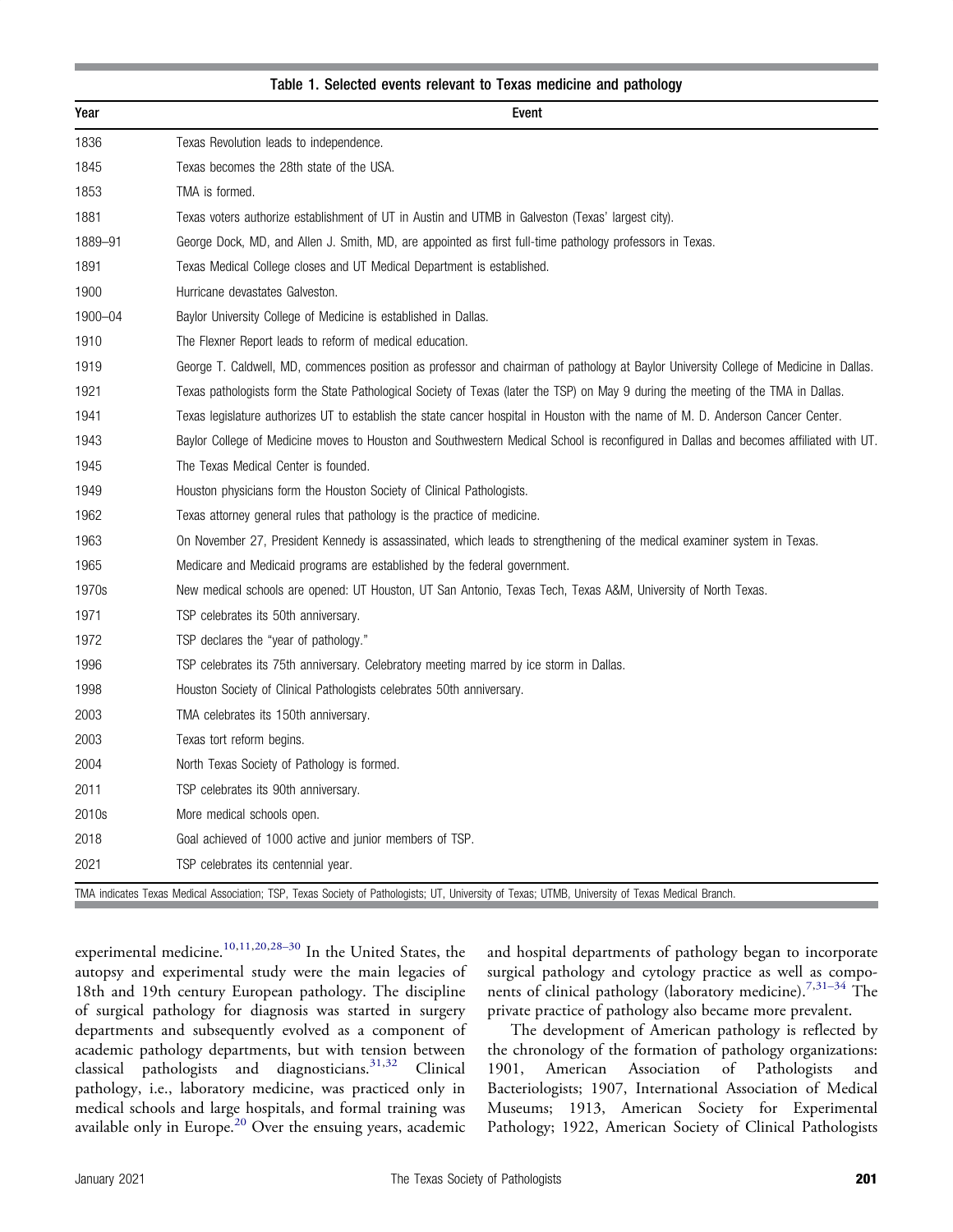<span id="page-3-0"></span>(now the American Society for Clinical Pathology); 1936, American Board of Pathology; 1946, College of American Pathologists (CAP); 1955, International Academy of Pathology (former International Association of Medical Museums) with the US and Canadian Academy of Pathology subsidiary; 1967, Association of Pathology Chairs; 1976, American Association of Pathologists, formed by the joining of the American Association of Pathologists and Bacteriologists and the American Society for Experimental Pathology; and 1992, American Society for Investigative Pathology, new name for the American Association of Pathologists.<sup>[35,36](#page-13-0)</sup>

## BEGINNINGS OF TEXAS MEDICINE AND PATHOLOGY

Seminal events for Texas were the Texas Revolution in 1835–1836 and statehood in 1845. These events are enshrined in the state flag and the designation of Texas as the Lone Star State. The advancement of medicine in America eventually reached Texas, as reflected by the establishment of the Texas Medical Association (TMA) in 1853. In 1881, Texas voters selected Austin as the site of their main university and Galveston as the site of their Medical Department, in recognition of Galveston as the largest city in the state at the time.<sup>[37,38](#page-13-0)</sup> In 1891, the University of Texas (UT) Medical Department (now the UT Medical Branch, UTMB) opened, and Dr. George Dock and Dr. Allen J. Smith joined as full-time pathologists.<sup>37,[38](#page-13-0)</sup> (Dr. George Dock, who had studied with William Osler at the University of Pennsylvania, had arrived in Galveston in 1889 to serve as chair of pathology at the Texas Medical College, the precursor to the UT Medical Department.) The arrival of Dr. Dock and Dr. Smith marked the true beginning of the specialty of pathology in Texas. $1-7$  $1-7$  This was followed in 1892 by the first recorded autopsy at UTMB and in 1903 by the first recorded surgical pathology report at that institution, with continuous recording of autopsy and surgical pathology reports until the current time.

In 1900–1904, the Baylor University College of Medicine was established in Dallas, Texas.<sup>7[,39,40](#page-13-0)</sup> In 1919, George T. Caldwell, MD, became professor and chairman of pathology at Baylor University College of Medicine in Dallas. He was the first scientifically trained and full-time pathologist to teach at the school.<sup>[1](#page-12-0)</sup> His wife, Janet Caldwell, MD, also a pathologist, assisted him in the laboratory and became director of the laboratory at Baylor University Hospital.

## FORMATION AND EARLY YEARS OF THE TEXAS SOCIETY OF PATHOLOGY

In parallel with the national environment, organization of pathology also occurred in Texas. In 1921, 16 Texas pathologists formed the State Pathological Society of Texas (later the TSP) on May 9, 1921, during the meeting of the TMA in Dallas. $1-7$  The society met separately, then met as the Section on Clinical Pathology of the TMA from 1928 to

1934, and once again resumed separate meetings. The original constitution stated that the "purpose of this Society shall be to federate and bring into one compact organization, the pathologists and bacteriologists of the State of Texas and to affiliate with similar associations of other states; to advance and to extend a knowledge of pathology and bacteriology; to promote friendly intercourse among pathologists and bacteriologists, and to guard and foster the material interests of its members and protect them against imposition." [1](#page-12-0) The inaugural meeting took place on May 9, 1921, at the Oriental Hotel in downtown Dallas.

Three classes of membership were recognized: active, associate, and honorary.<sup>[1,2](#page-12-0)</sup> After the constitution and bylaws of the society were adopted, the first officers were installed. Key issues discussed by the 16 founding members related to the need for agreed-upon standards for medical laboratories; appropriateness of advertising by pathologists; strategies to cope with intrusion into the practice of pathology by other physicians and nonphysician practitioners; considerations regarding licensure and/or certification for medical technologists; need for recognition of "pathology" as the practice of medicine; and systems of payment for pathologists. In varying forms and degrees, these concerns of the founding mem-bers have remained active and often difficult issues.<sup>[1,2](#page-12-0)</sup>

In 1922, Texas physicians participated in the organization of the American Society of Clinical Pathologists in St. Louis (now the American Society for Clinical Pathology). This event marked the beginning of the organized discipline of clinical pathology, also known as laboratory medicine. $33,34$  $33,34$ In 1940, the name of the State Pathological Society of Texas was changed officially in the constitution and bylaws to TSP.

# ORGANIZATION, OPERATIONS, AND STALWARTS OF THE TSP

From the beginning, the TSP has operated in accord with the organization's constitution and bylaws.<sup>[1](#page-12-0)</sup> Over the years, judicious changes have been made in these documents to reflect modifications in operations. Governance of the organization is entrusted to officers, a board of directors, and a house of delegates. The officers and board of directors consist of an elected president, president-elect, immediate past president, vice president, secretary, and treasurer and three at-large members. The house of delegates is composed of nine director districts, each with three delegates and three alternates. The current categories of membership are active members, junior members, honorary members, corresponding members, and retired members. Operations also involve committees, including Communications, Membership, Economic Affairs, Residents'/Fellows' Seminar, Advocacy Communication Subcommittee, and Digital Content Subcommittee, and Councils, including Caldwell, Education, Heritage, and Legislative. Clearly, the TSP is an organization totally dependent upon the volunteer activities of the members and a democratic organization with many opportunities for participation by the members. The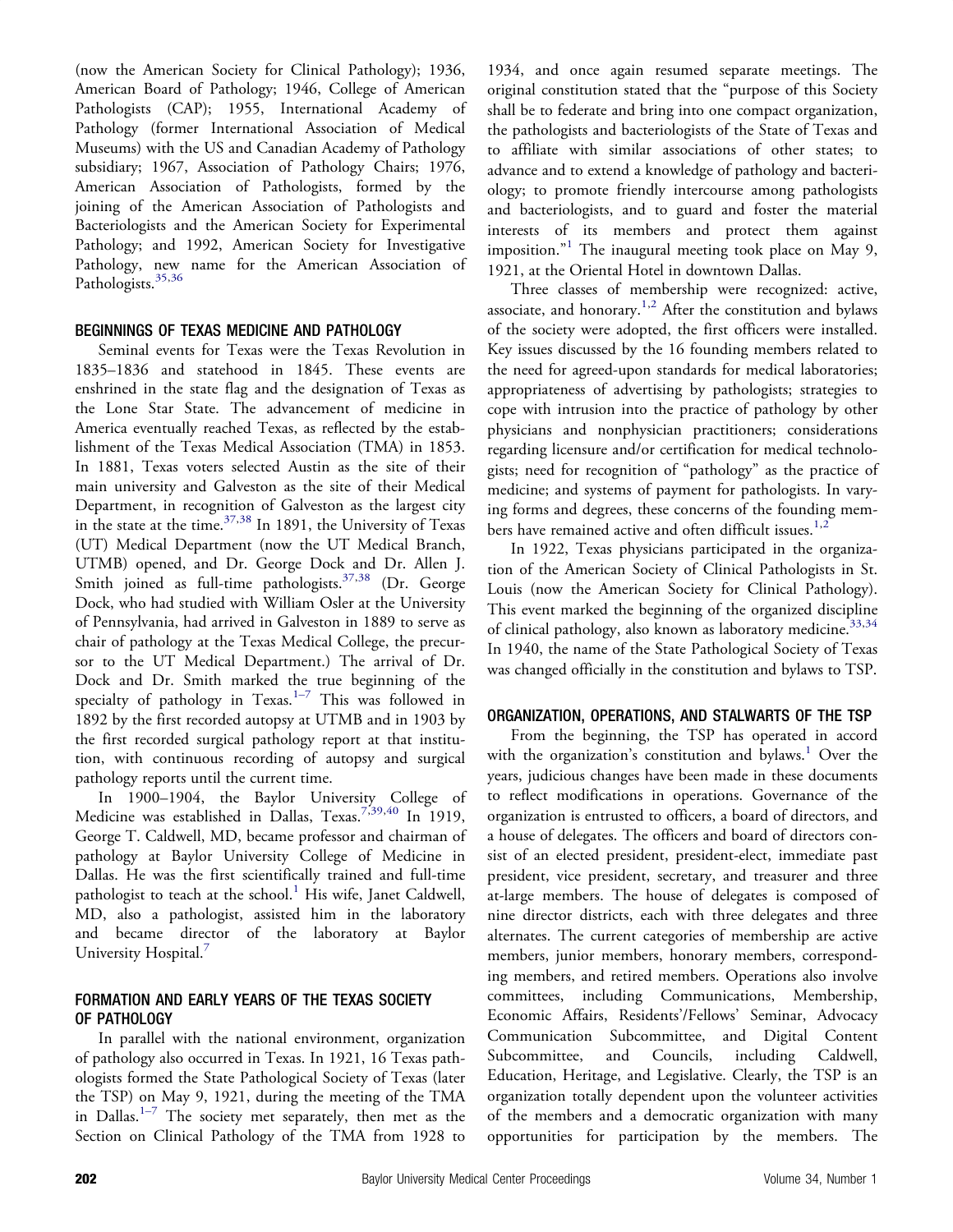| Category             | <b>Statement</b>                                                                                                                                                                                                                                                                                                                                                                                                                                                                                                                       |
|----------------------|----------------------------------------------------------------------------------------------------------------------------------------------------------------------------------------------------------------------------------------------------------------------------------------------------------------------------------------------------------------------------------------------------------------------------------------------------------------------------------------------------------------------------------------|
| Vision               | To promote optimal health and medical care of all<br>Texans through the contributions of pathology to<br>medical practice.                                                                                                                                                                                                                                                                                                                                                                                                             |
| Mission              | TSP advances the cause of Texas pathologists by<br>providing proactive solutions to the challenges they<br>encounter in the provision of pathology expertise<br>for the physicians and patients they serve.                                                                                                                                                                                                                                                                                                                            |
| Goals and objectives | TSP is strongly committed to fulfilling its vision and<br>mission by:<br>Educating members on current issues that<br>impact the practice of pathology.<br>Advocating for members in the Texas<br>legislature.<br>Providing a community of peers that enrich<br>members' professional lives.<br>Preserving the history of the practice of<br>pathology in Texas.<br>Giving back to the pathology community<br>through the Educational Foundation.<br>Supporting future pathologists through the<br>Young Pathologists' Section program. |

<span id="page-4-0"></span>Table 2. Vision, mission, goals, and objectives of the Texas Society of Pathologists

activities of the TSP are responsive to the vision and mission of the organization and a set of goals and objectives (Table 2).

The TSP came into existence a year after the 19th Amendment to the US Constitution was adopted giving women the right to vote. Beginning in 1930 with Dr. Violet H. Keiller, there have been 12 women presidents of the TSP (in 1930, 1946, 1973, 1982, 1989, 1990, 1995, 2003, 2005, 2006, 2012, and 2018).

For many years, the annual meetings have been held over 3 days in January and have featured high-quality scientific sessions with presentations by internationally recognized pathology experts coupled with meetings of the board of directors and committees and award presentations. The house of delegates met in person for many years until there was a switch to a teleconference format preceding the annual meeting.

In 1982, a summer seminar was started, and this became a precursor of the New Issues Forum in 1986. As a typical example, the theme of the 13th annual New Issues Forum was "Demonstrating Value in Pathology and Laboratory Services." By 2000, after a good run, this meeting series came to an end. In the late 1980s, a new initiative was started by Dr. Ibrahim Ramsey to more formally involve residents and fellows in the annual TSP meeting by inviting poster and platform presentations. This initiative has morphed into the Residents Forum and Scientific Sessions. Subsequently, in 1997, an Educational Foundation was established as a  $501(c)3$  organization to support educational activities of the residents. Dr. Vernie Stembridge of Dallas was instrumental in the formation of the foundation. In 1997, another important initiative of the TSP came to fruition with the formation of the Young Pathologists Section. Dr. Gary Rust was its architect and driver, and the section has continued as a major venue for the attraction into organized pathology of residents, fellows, and young pathologists just entering practice.

In 1972, the "year of pathology" was observed by Texas pathologists. During the previous year, the TSP had celebrated its 50th anniversary, with Dr. Vernie Stembridge serving as chairman of the event. In 1996, the TSP was poised to celebrate its 75th anniversary, with an elaborate planning effort led by Dr. Stembridge. Unfortunately, the celebratory meeting in Dallas was impacted by a severe ice storm, which limited participation. Nevertheless, the event was commemorated by a noteworthy publication building upon Dr. Stembridge's historical research and written by Marilyn Miller Baker, former longtime editor of Texas Medicine.<sup>[1](#page-12-0)</sup>

The annual meetings have served as a venue for the TSP to recognize the special accomplishments of selected members through awards and named lectureships. In 1946, the TSP named its award for scientific distinction the George T. Caldwell Distinguished Service Award. In 1998, the TSP recognized Dr. John J. "Andy" Andujar by bestowing on him its recently established (1993) Citation of Merit Award, and naming it in his honor. Dr. Andujar was a stalwart Texas pathologist noted for his innovative scientific work, including creating a revolutionary blood test for syphilis, $41$  as well as his accomplishments as a world leader in pathology, reflected by his election as the president of the American Board of Pathology and the first American president of the World Association of Societies of Pathologists. Dr. Andujar's wife, retired State Senator Betty R. Andujar, had previously received the Citation of Merit in 1996 for her contributions to medicine and pathology.

In 1997, the Vernie A. Stembridge, MD, Lectureship was established in recognition of the extraordinary and sustained contributions of Dr. Stembridge to pathology and the TSP. He was the recipient of the Legion of Merit, the nation's second highest peacetime award, in recognition of his contribution to military aircraft safety based on his early career work as senior pathologist and chief of the aviation pathology section of the Armed Forces Institute of Pathology (1956–1959). $42,43$  Dr. Stembridge was an officer in almost every local and national association in which he held membership, including president of the American Board of Pathology and the American Society of Clinical Pathologists.<sup>[44,45](#page-13-0)</sup> A festschrift has been published honoring Dr. Stembridge upon his retirement.<sup>[46](#page-13-0)</sup> Dr. Stembridge's writings and memorabilia have been preserved in the McGovern Historical Collection and Historical Research Center of the Houston Academy of Medicine – Texas Medical Center Library in Houston.<sup>[47](#page-13-0)</sup> The scholarship of these individuals is preserved or otherwise recognized in the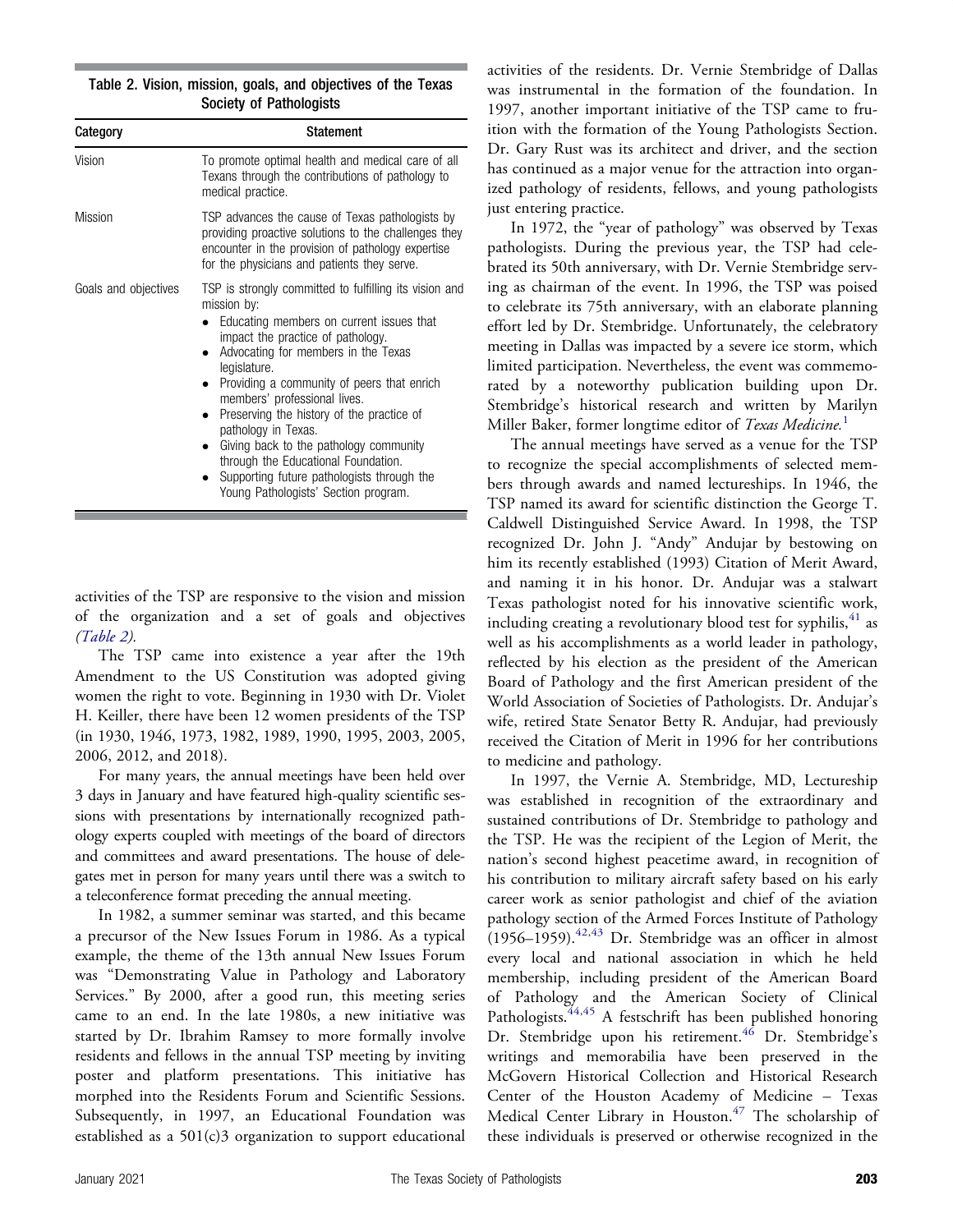<span id="page-5-0"></span>

Figure 2. (a) George T. Caldwell, MD, (b) John J. Andujar, MD, and (c) Vernie A. Stembridge, MD.

scientific literature.<sup>[41](#page-13-0)–49</sup> Dr. Caldwell, Dr. Andujar, and Dr. Stembridge (Figure 2) remain icons for Texas pathologists because of their outstanding qualities of integrity, professionalism, good judgment, and extraordinary and sustained contributions to the medical profession, pathology, and the TSP.

In 2013, recognizing that TSP membership had been stagnant for many years at around 700 to 750 members, the TSP president challenged the society to have 1000 members by its centennial. The board of directors agreed to institute a group membership for large private and academic groups, an idea that had been resisted by the board for many years. A major membership campaign drive ensued with enthusiastic and creative approaches from TSP leaders. Membership in the TSP has now passed the 1000 mark, including active members and junior members!

Medicine has always been influenced by social and scientific developments, and the TSP and its members are no exception. Therefore, an overview of major social and scientific developments is now presented in this narrative to place into context the history and future of the TSP.

## INFLUENCE OF MAJOR AMERICAN BIOMEDICAL INSTITUTIONS

The federal government has been and continues to be a major force in the progress of biomedical science and clinical practice.<sup>50</sup> The National Institutes of Health (NIH) traces its beginnings to 1887, when a one-room laboratory was created in the Marine Hospital Service, founded in 1798 and the precursor agency to the US Public Health Service. $51$ Following World War II, funding from the federal government, funneled primarily through the NIH and the Department of Defense, fueled a major expansion of biomedical research.<sup>52,53</sup> Also, the National Science Foundation (NSF) was established by the NSF Act of 1950 with the mission to promote the progress of science; to advance national health, prosperity, and welfare; and to secure the national defense.<sup>[54](#page-13-0)</sup> Research in academic pathology departments has benefited greatly from federal funding supported by the NIH and NSF.

In 1836, the National Library of Medicine (NLM) had a modest beginning as the Library of the Surgeon General of the Army.<sup>55–57</sup> In 1879, the NLM started publishing Index Medicus. In 2004, the catalogue content converted to the freely accessible digital format of PubMed. The NLM also runs the National Center for Biotechnology Information, which houses PubMed and other biological databases that are freely accessible on the Internet. The revolutionary changes in dissemination of the scientific literature were led by Dr. Donald Lindberg, a pathologist who was the longtime director of the NLM and a pioneer in the introduction of computer technology into medicine.<sup>[58](#page-13-0)-60</sup>

The National Academy of Sciences was founded in 1863, at the height of the Civil War.<sup>[61,62](#page-13-0)</sup> Beginning with 50 charter members, the academy has included many of the nation's most distinguished scientists. The National Academy of Sciences established the National Research Council in 1916, the National Academy of Engineering in 1964, and the Institute of Medicine in 1970, which became the National Academy of Medicine in  $2015$ .<sup>63</sup> These influential entities provide advice in the form of reports to the government. A relevant prime example is the series of reports on medical errors from the Institute/Academy of Medicine. Several pathologists have been elected to the National Academy of Sciences and/or National Academy of Medicine.

The Armed Forces Institute of Pathology (AFIP) was founded in 1862 as the Army Medical Museum in Washington, DC, on the grounds of the Walter Reed Army Medical Center.<sup>64,65</sup> The AFIP subsequently developed a unique character based on the expertise of a civilian and military staff of outstanding pathologists who provide diagnostic consultations for civilian and military referrals.<sup>[66](#page-13-0)</sup> This development at the AFIP mirrored the progressive development of subspecialties in pathology research and practice. Unfortunately, the AFIP came afoul of the base realignment and closure process and closed in 2005. $66-70$  $66-70$  Closure of the AFIP represents a major loss to pathology and medicine.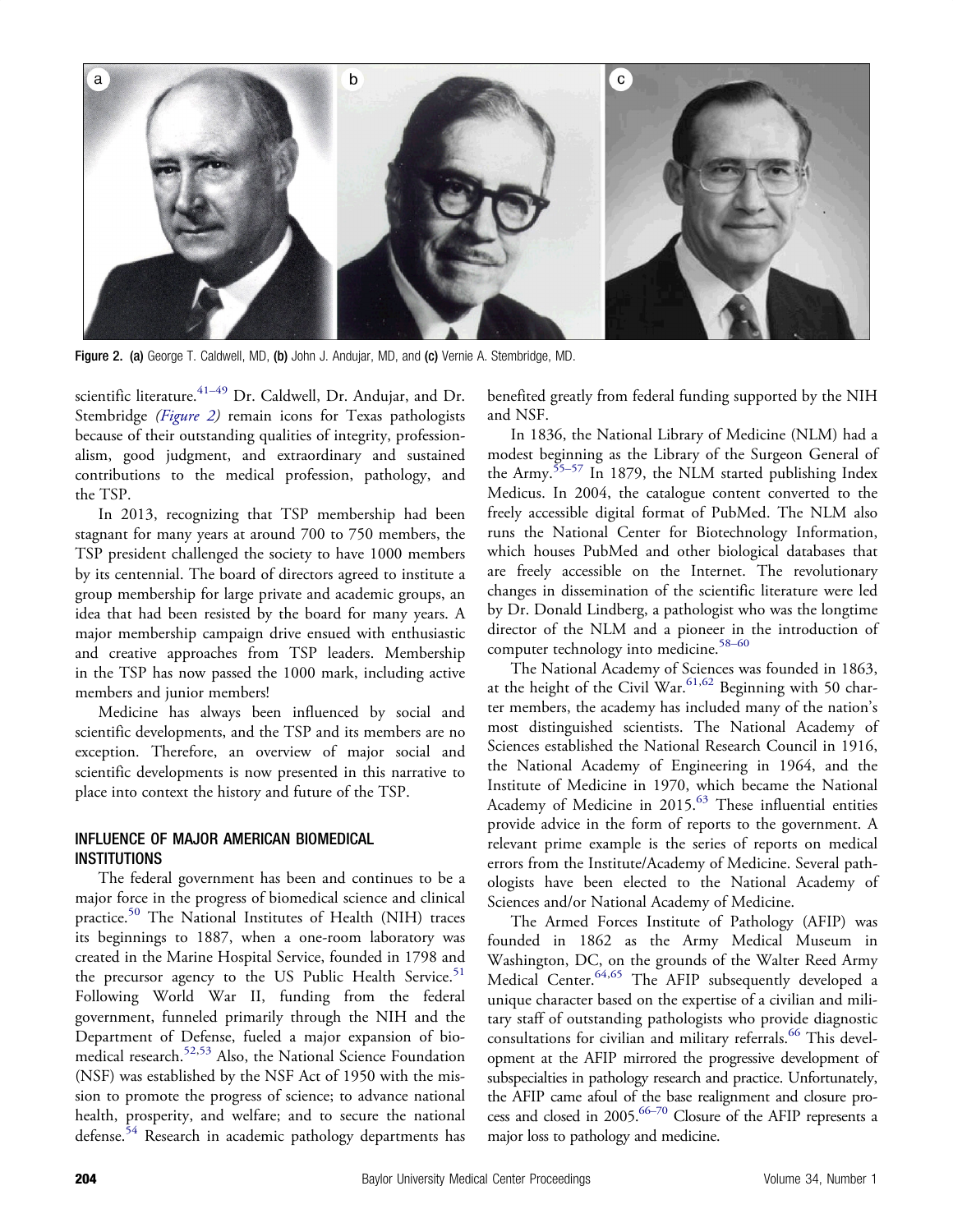#### <span id="page-6-0"></span>THE ADVANCE OF TECHNOLOGY

In 1959–1960, electronics technology was revolutionized when Jack Kilby (Texas Instruments) and Robert Noyce (Fairchild Semiconductor Corp) announced the invention of the microchip, and this was followed by the invention of the integrated circuit and microprocessor in the 1960s. In the 1970s, the personal computer was developed. These inven-tions ushered in the digital revolution.<sup>[71](#page-13-0)-74</sup>

In 1982–1983, the Advanced Research Projects Agency Network of the Department of Defense was expanded when the NSF funded the Computer Science Network and then adopted the Internet protocol suite with the foundational transmission control protocol (TCP/IP) leading to the modern Internet. In 1990, Tim Berners-Lee invented the World Wide Web, ushering in the information age.<sup>[75](#page-13-0)-77</sup> In medicine, technology continues to be a major driver of advances as well as costs. This has included, for better or worse, the implementation of the electronic medical record.<sup>[78](#page-13-0),[79](#page-13-0)</sup>

## THE EMERGENCE OF MOLECULAR BIOLOGY AND GENOMIC MEDICINE

In 1953, James Watson and Francis Crick announced the double-helix structure of DNA, the molecule determining genetic inheritance, a seminal discovery that would give rise to genomic medicine.<sup>[80,81](#page-13-0)</sup> In 1990, the Human Genome Project was launched. Five years later, it reported completion of the first map of human DNA, and by the fall of 1995, 1% of the 3 billion DNA base pairs had been sequenced.<sup>[82](#page-14-0)–84</sup> In 2001, publications announced the complete sequencing of the human genome by the International Human Sequencing Consortium and Celera, a private venture, ushering in the age of genomic medicine. $80-82$  $80-82$  Further developments occurred rapidly, resulting from 2005 onward in capabilities for next-generation sequencing and genomewide association studies.  $85,86$ 

The Human Genome Project has had many ramifications, including the cloning of the entire human genome, computational biology for data mining, genetic profiling of individuals and populations, functional genomics and proteomics, molecular pharmacology, gene therapy, and stem cell therapy with genetically manipulated stem cells.<sup>87-89</sup>

# ORGANIZATION OF INVESTIGATION AND CLINICAL PRACTICE IN PATHOLOGY DEPARTMENTS

Academic pathology departments came to be organized to operate pathology-specific programs linked to the classical academic tripartite mission of research, teaching, and service, including clinical service. Pathology departments incorporated surgical pathology and subsequently developed programs in multiple subspecialties. Components of laboratory medicine developed both within and outside of pathology departments, but laboratory medicine has now been incorporated into the pathology department at most institutions.

Pathology departments are now key components of the medical school and the health care system of contemporary academic health centers.  $90,91$  Operations of pathology departments have become increasingly complex to meet clinical demands and outside contingencies while striving to maintain an academic mission. $92,93$  Academic departments have led the way in subspecialization in response to the subspecialization of clinical medicine, but subspecialization is also increasingly occurring in private practice as well.<sup>[94,95](#page-14-0)</sup>

#### UNDERGRADUATE AND GRADUATE MEDICAL EDUCATION

The accrediting agency for US and Canadian undergraduate medical education programs, the Liaison Committee on Medical Education, was founded in 1942 by the Association of American Medical Colleges and the AMA. In the 1920s, organized postgraduate training of pathologists in the USA began. $96-98$  $96-98$  In 1936, the American Board of Pathology was formed and began its certification program. In 1972, the Liaison Committee for Graduate Medical Education was founded by the AMA and the Association of American Medical Colleges and commenced its accreditation of graduate medical education programs. In 1981, the Accreditation Council for Graduate Medical Education (ACGME) was founded.

Since 2002, the ACGME and the American Board of Pathology have recognized a 4-year residency training pro-gram in anatomic pathology and clinical pathology.<sup>[96](#page-14-0)</sup> In recent years, pathology programs have been busy adapting to current trends in graduate medical education, including competency-based education (six ACGME competencies), milestones, the rise of postresidency fellowships, and maintenance of certification. ${}^{97-100}$  ${}^{97-100}$  ${}^{97-100}$ 

In undergraduate medical education, the pathology course encompassing general and systems pathology occupied a pivotal role in the Flexnerian two-pillar model of medical education.<sup>[21,22](#page-12-0)</sup> Pathology education became strongly influenced by Stanley Robbins' textbook, first published in 1957, which linked anatomic pathology to pathophysiology and clinical correlation and had a vibrant writing style.<sup>[101](#page-14-0)</sup> Regarding the importance of pathology in the education of a physician, Dr. Vernie Stembridge wrote:

Pathology continues to be the subject which has the best ability to accomplish that oneness (i.e. the focus of medicine on the unity of the human being, R L Wilbur, 1927). The staunch position of pathology in the early curriculum is based on its uniqueness as the single medical science which spanned the gap between the basic and the clinical sciences, bringing together the normal and the abnormal through physiology, biochemistry, and morphology.[46](#page-13-0)

Nevertheless, 20th century medical education has come under significant criticism, as reflected in the Second Carnegie Foundation Report, which has championed major curriculum change leading to implementation of integrated curricular models. Pathology courses have become casualties of the movement to a modular organ-based approach in the new "integrated" curriculum.<sup>[102,103](#page-14-0)</sup> Pathology educators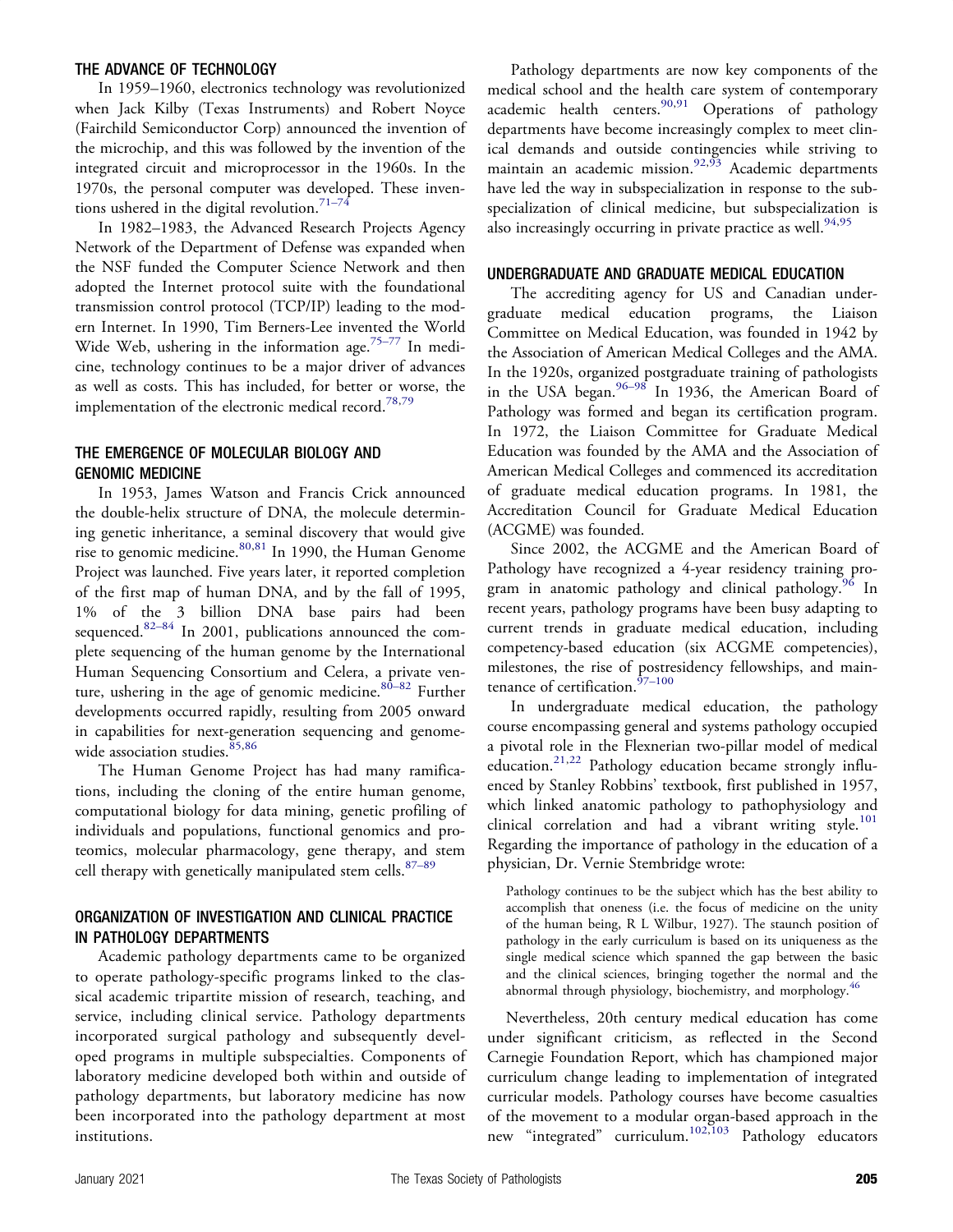<span id="page-7-0"></span>have raised concern that the "disruptive innovation" may have unintended consequences on the education of scientifically grounded physicians and have adverse effects for pathology and physician-scientists.[22](#page-12-0) Of all medical specialties, pathology now has the fewest number/percentage of US medical graduates entering training.<sup>[104](#page-14-0)</sup> Nevertheless, pathology continues to attract quality American and international medical graduates.

## US HEALTHCARE POLICY WITH IMPACT ON PATHOLOGY

Self-payment by patients was the norm for financing health care in this country for many years. Health insurance in the USA began as a private enterprise when, in 1929, the first employer-sponsored hospitalization plan was created by teachers in Dallas,  $T$ exas.<sup>[1](#page-12-0)</sup> In the 1930s, Blue Cross organizations were begun with the goal of providing prepaid hospital services to individuals.[105](#page-14-0) In 1935, as a major component of the Franklin D. Roosevelt administration's response to the Great Depression, Congress created the Social Security program, but health care funding was excluded from the program. The 1940s saw the rise of employer-sponsored health insurance plans as employers responded to salary freezes during World War II by offering health insurance as a benefit to attract workers that were in short supply.

In 1946, Congress passed the Hill-Burton Free and Reduced-Cost Health Care Act giving hospitals, nursing homes, and other health facilities grants and loans for construction and modernization. In 1960, the Kerr-Mills Act provided matching funds to states assisting patients with their medical bills. In 1965, as a key component of the Great Society, President Lyndon B. Johnson signed into law legislation that established the Medicare and Medicaid programs, which went into effect shortly thereafter.<sup>[105,106](#page-14-0)</sup> Initially the AMA vigorously opposed the legislation, but subsequently it dropped opposition after successfully negotiating fee-for-service reimbursement mechanisms for physicians in Medicare.<sup>105,106</sup>

In 1967, amendments to Medicare law provided for 100% reimbursement in Part A of Medicare for inpatient services provided by hospital-based physicians for services to inpatients, while hospital outpatient diagnostic services were transferred to Part B. Thereafter, many requirements were imposed on pathologists, and over the years a variety of formulas and approaches for reimbursement for Medicare patients have been used.<sup>[107](#page-14-0)</sup> More than 100 amendments to Medicare have been adopted, including establishment of fee schedules for routine laboratory work on the basis of the median in-network rate of private payors within a region; reimbursement for teaching physicians was transferred to Part A of Medicare, and, in 1972, Professional Standards Review Organizations were given responsibility for review of Medicare services.

In the 1960s, the American Society of Clinical Pathologists and others encouraged automation of pathology laboratories, regardless of size, initiating the establishment of the modern clinical pathology laboratory.<sup>[1,33,](#page-12-0)[34](#page-13-0)</sup> The Clinical Laboratory Improvement Act (CLIA) established minimum quality requirements for participation in Medicare for clinical laboratories engaged in interstate commerce. Also, several large commercial laboratories were founded, with continued expansion over the next three decades.

In 1973, President Richard Nixon signed into law the Health Maintenance Organization Act of 1973, in which medical insurance agencies, hospitals, clinics, and even doctors could begin functioning as for-profit business entities instead of the service organizations they were intended to be, leading to the growth of private insurance companies, managed care, and managed health care programs.<sup>1</sup> In 1977, Medicare-Medicaid Fraud and Abuse Amendments were adopted. One section called for disclosure of ownership of 5% or more in a facility, such as an independent laboratory, in order to participate in Medicare and Medicaid.

In 1982, the Tax Equity and Fiscal Responsibility Act brought hospital ancillary units, including laboratories, under reimbursement limits. The Health Care Financing Administration was given authority to limit reimbursement to pathologists under reasonable compensation equivalents. The Deficit Reduction Act of 1984 replaced a reasonable charge basis for outpatient laboratory testing with careerwide fee schedules. In 1985, the Gramm-Rudman-Hollings deficit-reduction legislation led to a court decision that in effect set the stage for cost-shifting of indirect laboratory charges for nonpatients in an amount equal to that applied for the hospital's own patients. Under the Omnibus Budget Reconciliation Act (OBRA) '87, the Secretary of Health and Human Services was authorized to impose sanctions on physicians who declined assignment of Medicare benefits on fee schedule testing. Also eliminated were previous allowances for return on equity of capital for hospital outpatient departments, including laboratories, and Medicare laboratory reimbursements were reduced.

Once enacted, CLIA '88 in principle would extend direct federal jurisdiction for the regulation of clinical laboratory quality to all US clinical laboratories. The act also provided for Medicare coverage of preventive laboratory services, including payment for screening of Pap smears every 3 years. OBRA '89 reduced laboratory fee schedules again and barred "self-referral" to laboratories owned by physicians; the act created the "shell lab" concept regarding laboratory-tolaboratory referrals. OBRA '90 again reduced laboratory fee schedules. The act changed the definition of shell laboratory to one that does not perform on site 70% of tests for which it has received requisitions. In 1992, the first regulations for CLIA '88 took effect. The final regulations on the Medicare and Medicaid Patient Program Protection Act, passed in 1987, were implemented, as was the Stark self-referral ban. In 2003–2005, the Health Insurance Portability and Accountability Act of 1996 went into effect.

In 2010, The Patient Protection and Affordable Care Act, also known as the Affordable Care Act or Obamacare, was enacted. Thereafter, Obamacare has taken considerable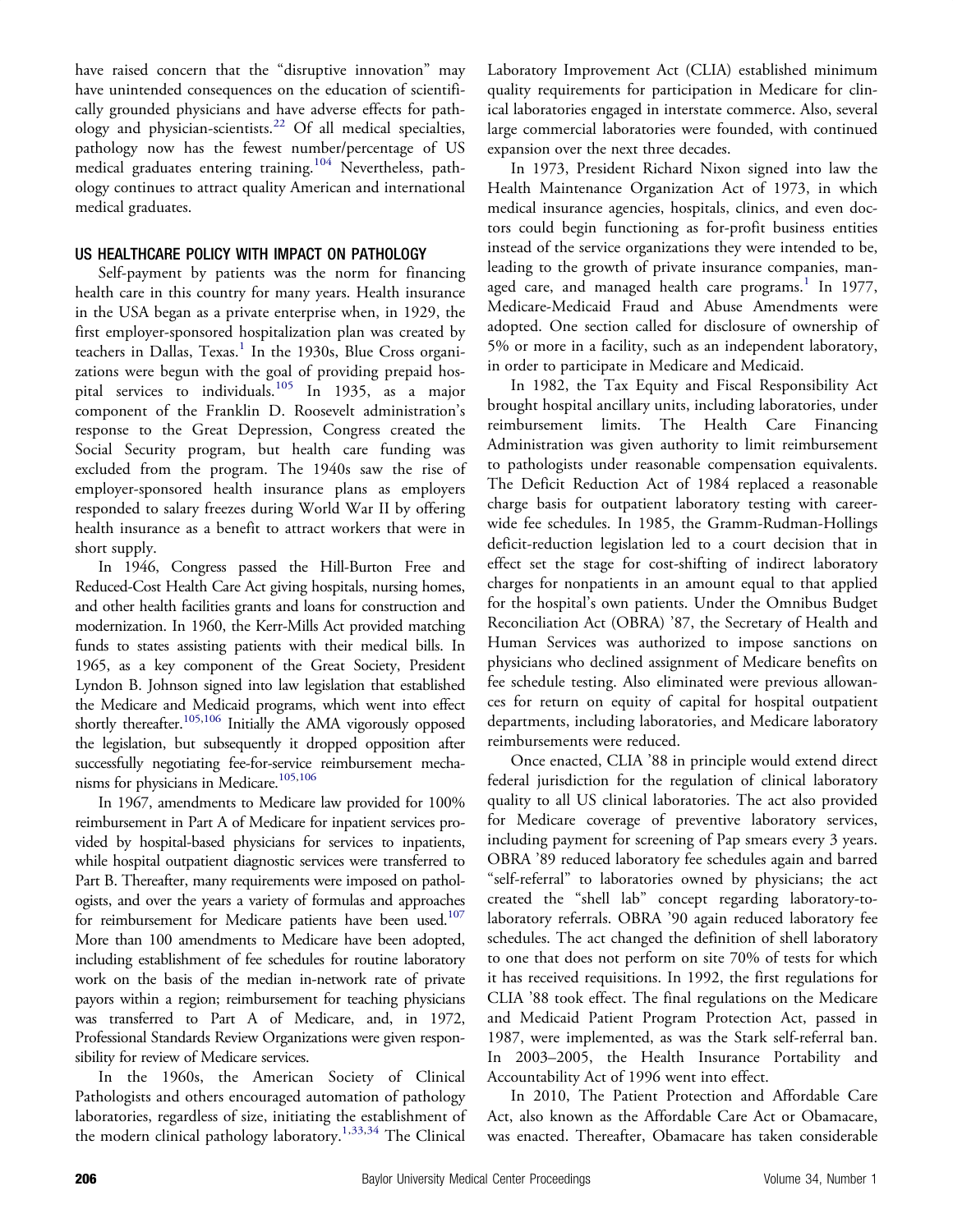<span id="page-8-0"></span>battering (with some provisions dropped or modified as a result of legal challenges in the Supreme Court) but has continued to withstand assaults by forces favoring a laissez-faire approach to health care operations and financing.<sup>[108](#page-14-0)</sup>

## MEDICINE AND PATHOLOGY IN TEXAS SINCE 1921

During the 1940s, the Texas Medical Center was established in Houston and the Texas legislature passed a bill authorizing funding to establish a state cancer hospital, M. D. Anderson Hospital and Tumor Institute (later UT M. D. Anderson Cancer Center) in Houston.<sup>[109](#page-14-0)</sup> In 1943, Baylor University College of Medicine moved from Dallas to Houston and the Southwestern Medical College of the Southwestern Medical Foundation (established 1939) opened in Dallas. In 1949, the Southwestern Medical College became the second medical school in the UT system. And in 1949, Houston physicians formed the Houston Society of Clinical Pathologists.<sup>[6](#page-12-0)</sup>

In the 1970s, Texas added new medical schools and health institutions: UT Medical School at Houston, now part of the UT Health Science Center at Houston; the UT Medical School at San Antonio, now part of UT Health Science Center at San Antonio; Texas Tech University School of Medicine, now part of the Texas Tech Health Science Center; The University of North Texas College of Osteopathic Medicine, now part of the University of North Texas Health Science Center; and the Texas A&M Medical School, now part of Texas A&M University Health Science Center (Texas A&M Health). The Texas A&M medical school was founded in 1977 as one of five medical schools authorized by the federal Teague-Cranston Act, which created medical schools in conjunction with Veterans Affairs hospitals to meet the needs of the medically underserved of the country. Texas A&M Health has gone on to establish relationships with a number of institutions in the state, including Baylor University Medical Center at Dallas.<sup>[7](#page-12-0)</sup>

The population of Texas cities has continued to grow (28.7 million in 2018), no more so than Houston (2.4 million in city and 6.2 million in the metropolitan area). The Texas Medical Center in Houston has become the largest multi-institutional medical center in the world. Houston has also experienced increasingly frequent "rain and water events." On June 15, 1976, the first catastrophic flood of the Texas Medical Center occurred. In June 9, 2001, Tropical Storm Allison led to another catastrophic flood, causing \$4 billion in damages in Houston with \$2 billion in the Texas Medical Center. And in August 2017, Hurricane Harvey also caused widespread flooding in Houston.

## TSP ADVOCACY FOR PATHOLOGY AS THE PRACTICE OF MEDICINE

In the 1950s, Texas pathologists engaged Blue Cross-Blue Shield of Texas to recognize their fees under Blue Shield, which reimburses physicians, rather than under Blue Cross, which pays for hospital services.<sup>1</sup> To get legal clarity to issues related to the clinical practice of pathology, the Texas attorney general was petitioned. In 1957, Texas Attorney General Will Wilson rendered an opinion declaring that whenever a corporation employs a licensed physician to treat patients and receives the fee, the corporation is unlawfully engaged in the practice of medicine and the licensed physician so employed is violating the provisions of Texas state law and is subject to having his or her license to practice revoked.

In 1958, an inquiry regarding a trained but unlicensed physician working in a Texas laboratory brought forth the opinion from the secretary of the Texas State Board of Medical Examiners that 1) if individuals come to Texas and work in a laboratory and limit their work to diagnosis, they are practicing medicine and will have to have a license; 2) all those who do pathology and make a diagnosis are practicing medicine; and 3) no one can do pathology in Texas without a medical license.

In 1962, Texas Attorney General Wilson ruled that pathology is the practice of medicine.<sup>1,2</sup> In 1965, the CAP gave formal support to the concept of billing for the "professional component" of services. In follow-up, a mailing was sent to members of the TMA by the TMA Board of Councilors listing qualified Texas pathologists and the categories of laboratory tests offered.

## MEDICAL EXAMINER SYSTEM IN TEXAS

As early as 1942, the TSP established a committee to investigate the activity of justices of the peace, coroners, and medical examiners. In 1955, the Texas legislature passed a bill allowing county commissioners in four Texas locations— Dallas, Fort Worth, Houston, and San Antonio—to set up a medical examiner's system. In June 1955, San Antonio became the first city to initiate a medical examiner's system in the state. $<sup>1</sup>$  $<sup>1</sup>$  $<sup>1</sup>$ </sup>

On November 22, 1963, President John F. Kennedy was assassinated in Dallas. Texas physicians were thrust into history.[110](#page-14-0) The Secret Service overruled Dr. Earl Rose, the Dallas chief medical examiner, and Texas law by having the body moved to Washington, where the autopsy was performed with erroneous conclusions contributing to conspiracy theories. Thereafter, through efforts led by Dr. Vernie Stembridge, the medical examiner system was strengthened by a requirement that the medical examiner in Dallas be a member of the faculty of UT Southwestern Medical Center. A similar policy has been adopted in other jurisdictions.

# TSP AND TMA

TSP advocacy efforts have included engagement with Texas legislators on legislation affecting pathologists, other physicians and patients, and collaboration with the TMA and with national organizations, especially CAP and the American Society of Clinical Pathologists. Four TSP pathologists have served as presidents of the TMA: Truman Connor Terrell, MD, from Fort Worth, president of TSP, 1938, 1941, 1942, and president of TMA, 1952–1953; May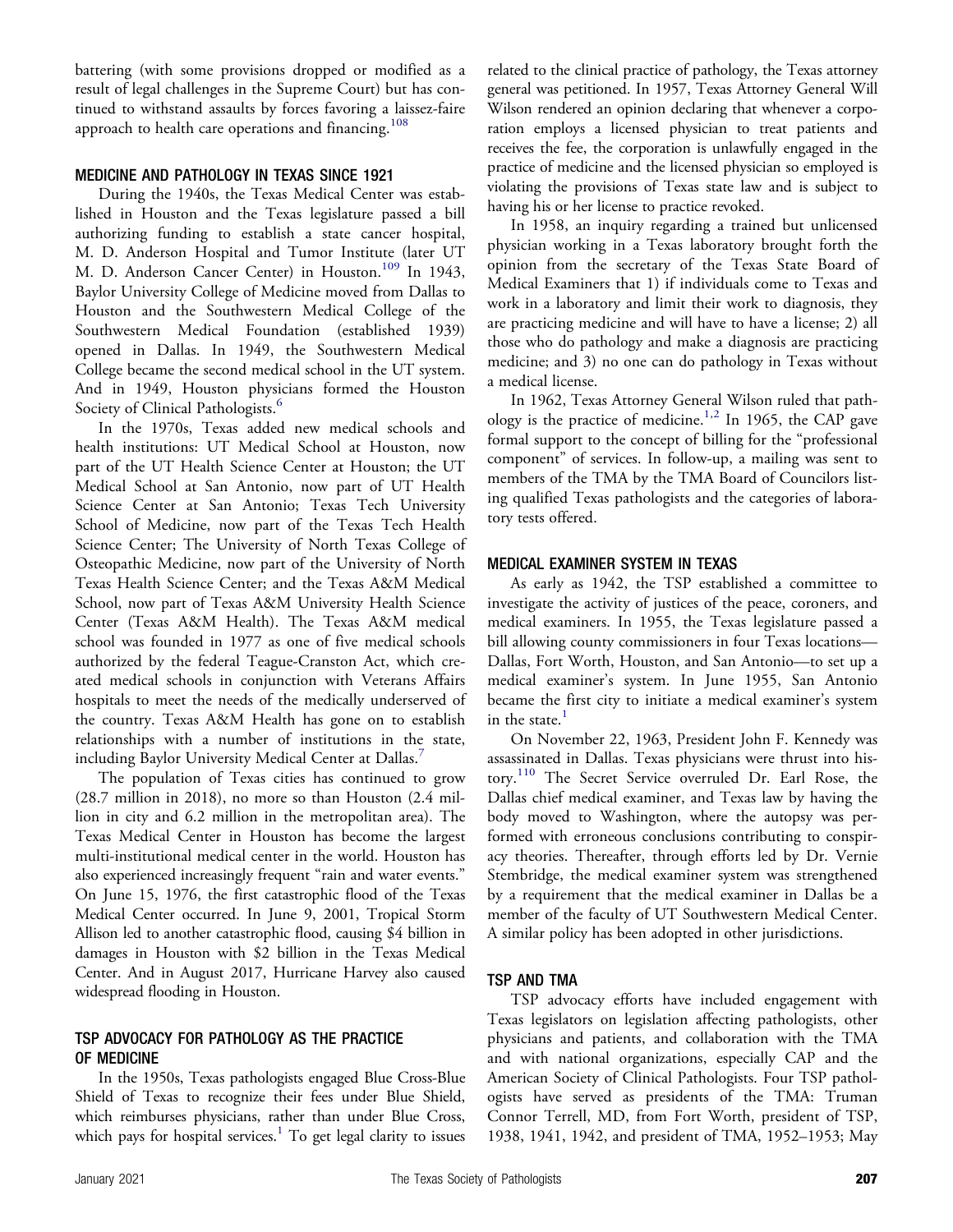<span id="page-9-0"></span>Owen, MD, from Fort Worth, president of TSP, 1946, and president of TMA, 1960–1961; Ladon V. Homer, MD, from Fort Worth, president of TSP, 1992, and president of TMA, 2006–2007; and William W. Hinchey, MD, from San Antonio, president of TMA, 2007–2008. In 2003, the TMA celebrated its sesquicentennial.<sup>[111](#page-14-0)</sup>

## TORT REFORM IN TEXAS

Advocacy by TMA, the Texas Alliance for Patient Access, the Texas Medical Liability Trust, and others, including the TSP, over many years resulted in a major legislative victory for medicine in 2003. On September 1, 2003, Texas House Bill 4, the Medical Malpractice and Tort Reform Act of 2003, went into effect. The same month, Texas voters approved Proposition 12, an amendment to the Texas Constitution that authorized the state legislature to cap noneconomic damages in health care liability cases, ensuring a \$250,000 limit on noneconomic damages against individual physicians; a total "stacked" noneconomic cap of \$750,000 if health care institutions were also found liable; and other crucial protections, such as providing personal immunity to physicians working for governmental entities, including state medical schools. No cap was imposed on economic damages. $112$ 

As a result, there has been a marked decrease in the number of malpractice lawsuits, creating a significantly more favorable environment for medical practice in Texas. In 2017, Texas set a record for new medical licenses issued by the Texas Medical Board, nearly doubling the number issued in 2003, the year tort reform went into effect. However, because of the ongoing growth of the population of Texas, the state still has a doctor shortage, particularly in rural areas, based on number of physicians per 100,000 population compared to some other states. In response to the current and projected doctor shortage in Texas, a surge of recent openings of medical schools (allopathic and osteopathic) is taking place in Texas, mirroring the national trend.<sup>[113](#page-14-0)-115</sup> The legislature has also responded with increased funding for graduate medical education slots, but there is still a risk that an imbalance in Texas medical school graduates and firstyear graduate medical education slots in Texas may lead to a continuing doctor shortage in Texas.

# TSP MOVING TOWARD THE 2021 CENTENNIAL

The last 30 to 50 years have been marked by increasingly difficult relationships between pathologists and private insurance companies. In the 1990s, the TSP developed a strong interest in a suit brought against the insurance industry by the Pathology Laboratories of Arkansas.<sup>[1](#page-12-0)</sup> In 1995, a court issued a ruling in this suit that was favorable and supportive of that group's separate billing for the professional component of its work to an insurance fund; however, the court ruling did not assure that an insurance company in the future would have to allow separate billing for the professional component.

In 1996, members of the TSP Pre-Paid Health Committee met with representatives of major insurance companies to discuss payment for clinical pathology professional services. Extensive data were collected and presented to decision-making executives to affirm the TSP position on this issue. To further reinforce this position, TSP submitted recommendations to the TMA through its Council on Socioeconomics. These recommendations were that 1) the TMA recognize that clinical pathology represents a medically necessary service from which patients directly benefit; 2) the TMA give support to the position that, in the absence of contractual arrangements that forbid balance billing, pathologists should be able to bill patients directly for clinical pathology services not covered by the patients' insurance, and 3) the TMA reaffirm its policy supporting the separation of physician and hospital payments.

In 2007, the TSP took on the issue of direct billing for pathology services. TSP advocated for SB 1832, which was eventually passed by the Texas legislature. The initial bill would have required that only the laboratory that provided anatomic pathology services could bill for them (direct billing). TMA and almost all specialty societies vigorously opposed the bill. TSP hired a lobbyist and was supported by CAP in this effort. The bill that ultimately passed required a person, physician, or entity that does not directly provide or supervise the anatomic pathology service to disclose on an itemized statement the name and address of the physician or lab that provided the service and the net amount paid to the physician for that service. Essentially, the bill provided for disclosure of the markup.

Another issue addressed in the 2011 legislative session involved legislative intent in HB 1009 to codify a Texas standardized informed consent for autopsy. The back story involved a Houston-area pathologist who was sued (along with the hospital) over an autopsy. He was accused of collusion with the hospital in covering up the cause of death and removing organs without consent from the family. The family believed the man died of a medication error. Several irregularities in procedure and inadequacies in the informed consent came to light. The Texas Medical Liability Trust initially refused to cover the pathologist's litigation expenses, stating that the person was deceased and therefore not a patient and thus no harm could be incurred. TSP leadership advocated on behalf of the pathologist to the top Texas Medical Liability Trust executive explaining the autopsy, its importance in detecting significant unexpected findings, and how it is recognized as the practice of medicine. As a result, Texas Medical Liability Trust rewrote its policies for pathology to specifically cover autopsies. TSP also advocated for the legislation that passed and became law.

Since 2000, the TSP Legislative and Economic Affairs Committees have taken on a number of other issues still operative including 1) advocacy for a balanced approach to medical technology licensure and 2) regulation of laboratory benefit management programs. TSP has not been successful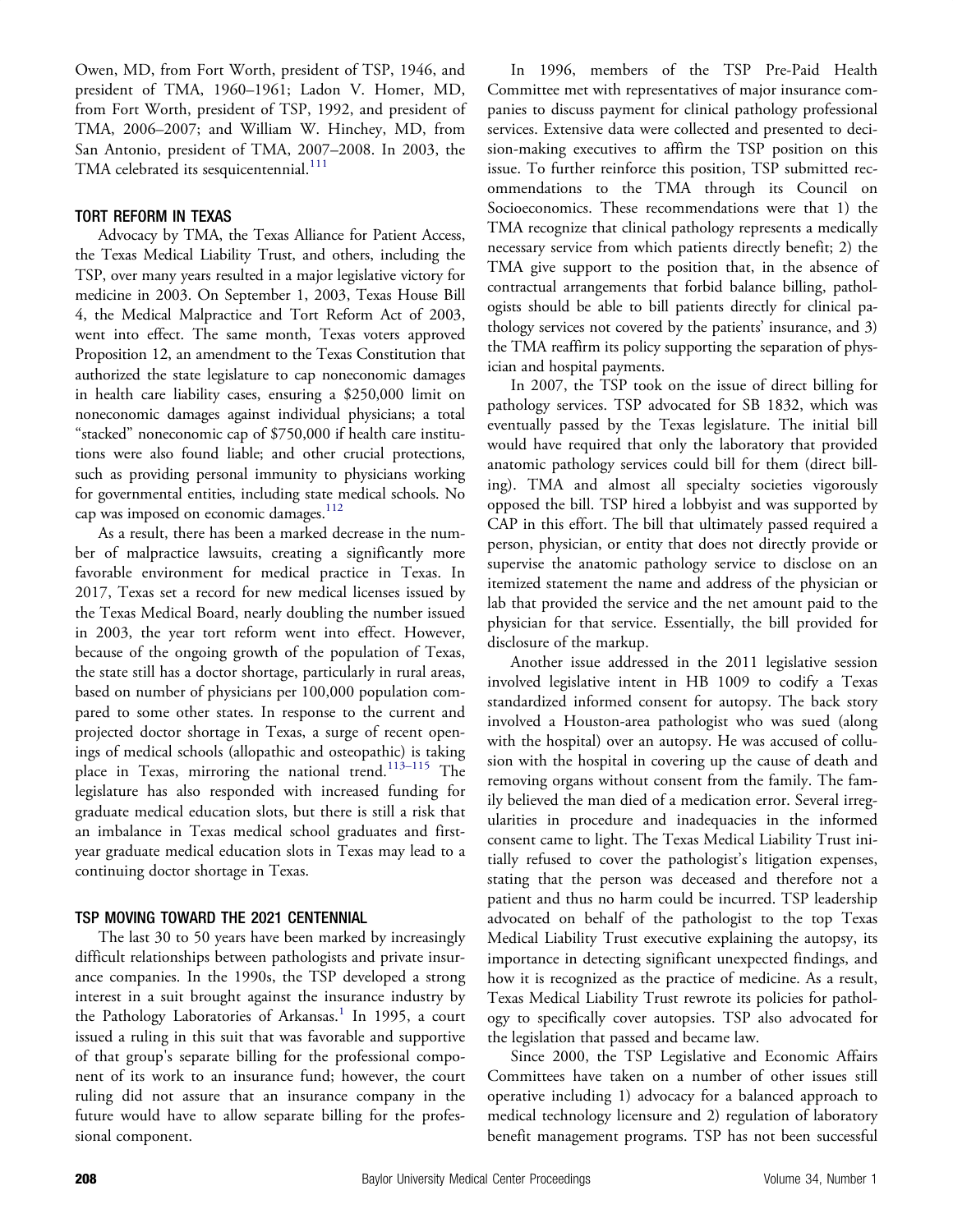<span id="page-10-0"></span>in obtaining passage of legislation to amend the Medical Examiner Reauthorization Act to empower medical examiners to release tissue for public health–related research. The TSP is currently trying to exert influence in the ongoing state and national debate regarding out-of-network balanced billing, so-called "surprise medical bills." [116,117](#page-14-0)

For many years and in many contexts, as reflected in this narrative, the TSP has advocated to preserve the principle of fee-for-service billing and reimbursement for clinical pathology professional services along with anatomic pathology professional services. Over the last 25 years, this TSP advocacy has involved several skirmishes and battles with health insurance companies. TSP advocacy has had continuing success in achieving the major goal of the preservation of feefor-service billing and reimbursement for clinical pathology as well as anatomic pathology services in Texas.

While TSP advocacy has been very successful in the past, the present and future of the TSP is inextricably intertwined with major current and future forces influencing the biomedical enterprise and the American health care scene.

## CONTEMPORARY STATUS OF THE BIOMEDICAL ENTERPRISE

From a broad perspective, progress in medicine since the mid 20th century has been astounding.<sup>[118](#page-14-0)-121</sup> Essential to this progress has been the unfettered pursuit of scientific dis-covery for its own sake.<sup>[122](#page-14-0)</sup> Yet, the very success has spawned unintended consequences. A cogent analysis has found that two great projects of the last two decades, i.e., new genetics and the social theory of disease, have fallen short of deliver-ing further tangible results, leading to societal discontent.<sup>[123](#page-14-0)</sup> The discontent is manifest by several phenomena, including fear of illness and death among the general public, termed "the worried well"; disillusioned doctors; slowing of the development of new "wonder drugs" in spite of the undue influence of the pharmaceutical industry<sup>124,125</sup>; the soaring popularity of alternative medicine; the antivaccination move-ment<sup>126</sup>; and the spiraling cost of health care.<sup>[127](#page-14-0)</sup> The American health care scene has developed characteristics of a "riddle, wrapped in a mystery, inside an enigma" (Winston Churchill's definition of Russia, 1939), with a conglomeration of multiple delivery systems and funding mechanisms linked to various sectors of society, a heavy reliance on forprofit private insurance plans, and a large number of unin-sured Americans, coupled with ever-increasing costs.<sup>[127](#page-14-0)-131</sup>

Thus, the current American biomedical enterprise presents some fundamental paradoxes and needs. First, while the future of biomedical research has never been brighter based on the advances to date and the continuing expectations regarding molecular and genomic medicine, American national priorities and economic realities are constraining ongoing funding of research[.132](#page-14-0)–<sup>135</sup> During the decade prior to 2004, biomedical research funding from all sources in America increased at an annual rate of 6.3%, and the United States funded more than half of all biomedical research conducted throughout the world.<sup>130</sup> Since 2004, the growth rate for research funding has decreased to 0.8%, and the USA's share of the world's research investment has decreased to 44%.<sup>[132](#page-14-0)</sup> In 2017, the US government share of basic research funding fell below 50% for the first time in the post–World War II era.<sup>[128](#page-14-0)</sup> From 1996 to 2014, the percent of Nobel laureates in medicine or physiology who were at US institutions at the time of the award decreased from 80% to  $45\%$ .<sup>132</sup> From 2007 to 2009, the Texas government and the citizens of Texas, to their credit, sought to improve the situation through the passage of landmark legislation and funding of the Cancer Prevention and Research Initiative, providing \$3 billion over 10 years, which has subsequently been renewed for another 10 years.

Second, while the pace of biomedical discovery and new knowledge has dramatically quickened, the pace of application of knowledge to effectively prevent disease and improve the health of the population lags behind.<sup>[123](#page-14-0)</sup> Third, the effectiveness of the American health care delivery system is constrained because of increasing dysfunction of its socioeconomic foundation. Medical practice has undergone a fundamental transformation, dominated by a fixation on increasing efficiency in the delivery of care with quality of care a secondary consideration.<sup>[132](#page-14-0)</sup> Fourth, the current situation has created tensions for physicians based on inherent conflicts of interest as physicians try to balance the financial realities with providing optimal care for their patients.<sup>[132](#page-14-0)</sup> Fifth, societal forces are making increasingly clear that the current fragmented health care in America is ultimately nonsustainable and that fundamental change is needed to institute a more coherent and equitable health care system that is also uniquely American.<sup>[108,](#page-14-0)[136,137](#page-15-0)</sup>

## IMPACT OF SCIENTIFIC ADVANCES ON PATHOLOGY

Pathology has always been an opportunistic and eclectic science, taking advantage of advances in basic sciences to conduct basic and translational research ultimately aimed at the elucidation of the etiology and pathogenesis of human diseases. In the 18th and 19th centuries, autopsy pathology was primarily responsible for the scientific elucidation of many human diseases. In the 20th and 21st centuries, autopsy pathology has continued to be primarily responsible for the discovery or elucidation of the pathogenesis of new diseases, such as acquired immunodeficiency syndrome due to human immunodeficiency virus, as well as documentation of effects of new therapies.<sup>[138](#page-15-0)–141</sup> Both the discovery process as well as diagnostic pathology have been enhanced by the coupling of gross examination and light microscopy with new techniques, including electron microscopy, fluorescence microscopy, histochemistry, and immunohistochemistry. From the 1970s onward, immunocytochemistry has become a powerful and ubiquitous component of diagnostic pathology.[142](#page-15-0)

Investigation in pathology departments has generally been innovative and of high quality. Seven pathologists have been awarded the Nobel Prize in Physiology or Medicine: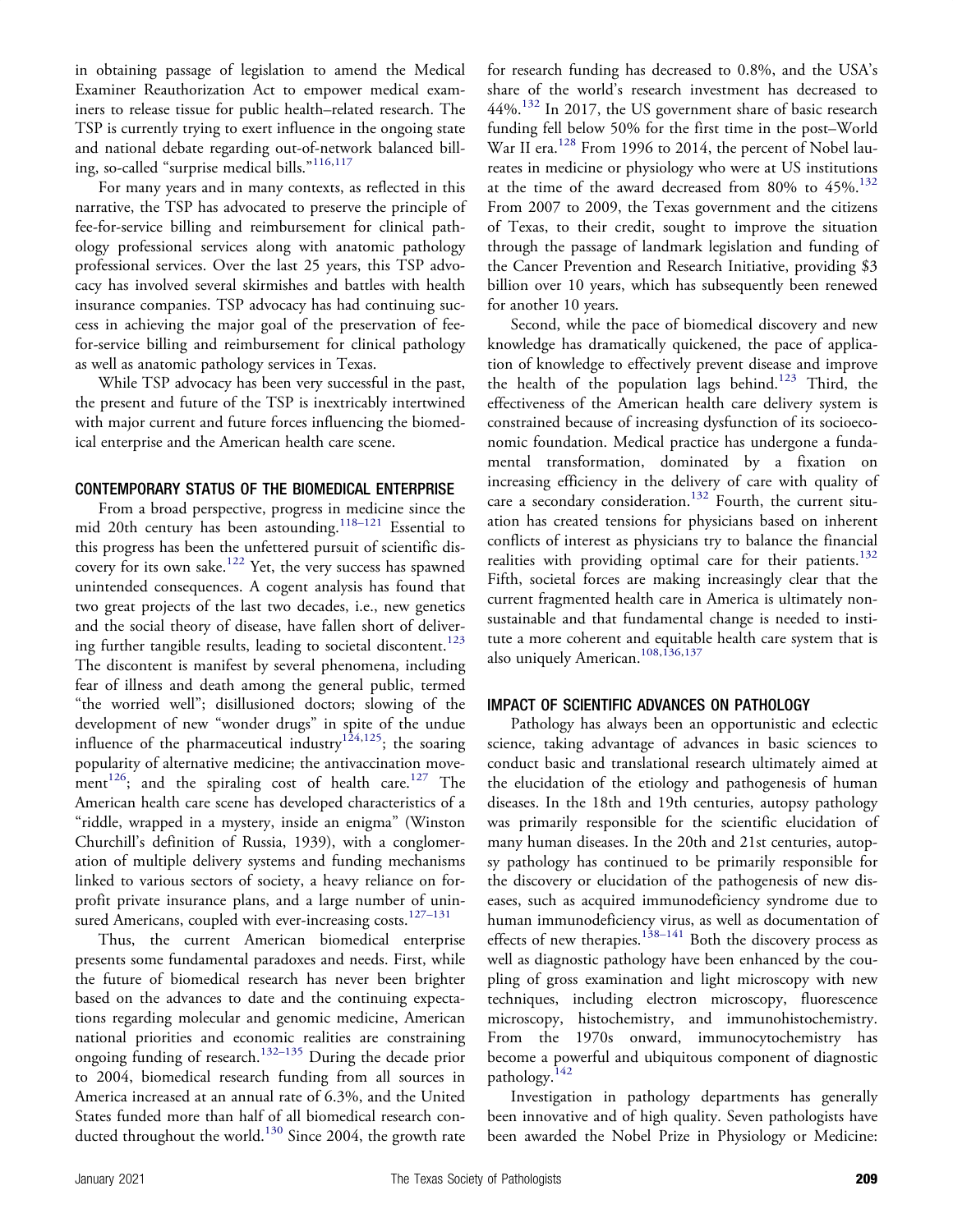<span id="page-11-0"></span>Johannes Fibiger, 1926, for experimental production of gastritis and gastric carcinoma; George H. Whipple, 1934, for discovery that a diet rich in liver cures pernicious anemia; Howard W. Florey, 1945, for testing and production of penicillin; F. Peyton Rous, 1966, for discovery of carcinogenic viruses made in 1911; Renato Dulbecco, 1975, for discovery of the interaction between DNA tumor viruses and the genetic material of the host cell; Baruj Benacerraf, 1980, for discovery of the immune response genes; J. Robin Warren, 2005, for co-discovery that stomach ulcers are an infectious disease caused by *Helicobacter pylori*.<sup>[143](#page-15-0)–149</sup>

Pathologists also have made major contributions to the conjoined fields of cell biology and cell pathology.[10,30](#page-12-0)[,35,36](#page-13-0)[,144,150](#page-15-0)–<sup>155</sup> These contributions have provided a foundation for fundamental insights by basic scientists recognized by the award of six Nobel Prizes in 1908, 1974, 2002, 2004, 2012, and 2019.<sup>[156](#page-15-0)-162</sup> The contemporary field of cell injury research has sprung from the conceptualization of apoptosis as a fundamental pathobiological process by pathologists studying human material.<sup>[153](#page-15-0)-155</sup> The major Nobel Prize–winning discovery of H. pylori infection as the treatable cause of gastric conditions, including ulcer disease, resulted from the collaborative work of a pathologist and gastroenterologist correlating findings in gastric biopsies with clinical observations.<sup>[148](#page-15-0),[149](#page-15-0)</sup> Our contemporary understanding of the pathogenesis of atherosclerosis is due to the major contributions of innovative pathologists active in the later 20th century.<sup>[163](#page-15-0)</sup>

Contemporary advances in biomedical sciences and technology are presenting challenges as well as opportunities for pathology.<sup>[164](#page-15-0)</sup> In the 21st century, gene cloning and next-generation sequencing have come of age.<sup>[85,86](#page-14-0)</sup> Genetic profiling and diagnostic testing from human blood samples are now technically and financially feasible. Application of nextgeneration sequencing to formalin-fixed paraffin-embedded tissues also has become feasible, with great potential for a renaissance of genomic research on human tissues, including an expanded role for the autopsy ("molecular autopsy").<sup>139–141</sup> Pathologists have taken on the key role of stewards of human tissue specimens for diagnosis and research into the future.[165](#page-15-0)

Applications of health informatics technology are making increasingly prevalent telecommunications between physicians and scientists and between professionals and patients and subject participants.<sup>166</sup> Telepathology is being facilitated by advances in telecommunications coupled with advances in digital and quantitative morphology[.164](#page-15-0)–<sup>167</sup> Digital microscopy also is being coupled with artificial intelligence and deep computer learning[.168,169](#page-15-0) The latter is better termed augmented intelligence, representing a powerful adjunct for the human operator. The CAP has convened a series of Futurescape of Pathology Conferences to proactively address the challenges and opportunities for pathology provided by these scientific advances.<sup>[170,171](#page-15-0)</sup>

The importance of pathology to medical practice and discovery continues as American medicine and society meet the challenges of dealing with new diseases, including EVALI (e-cigarette or vaping product use–associated acute lung injury)<sup>172</sup> and the COVID-19/SARS-CoV-2 virus and the COVID-19/SARS-CoV-2 virus pandemic.<sup>[173](#page-15-0)</sup>

## REFLECTIONS ON MEDICINE AS A PRIVILEGED PROFESSION AND PATHOLOGISTS AS PHYSICIANS

Thus, pathologists share with other physicians the challenges and opportunities of simultaneously dealing with the socioeconomics of health care as well as scientific advances while remaining true to the ideals of the medical profession. Characteristics of the ideal physician encompass personal life, professional life, and public life as well as a combination of humanistic and scientific attributes and capabilities. Texas pathologists such as Dr. Caldwell, Dr. Andujar, and Dr. Stembridge have been exemplars of these ideals. Seven key roles of the ideal physician have been identified—communicator, collaborator, manager, health advocate, scholar, professional, and integrator—with all the roles overlapping equally to create the "medical expert." [22](#page-12-0) Professional expertise is required because of the complexities of practicing medicine, as succinctly and cogently stated by William Osler: $1/4$ "Medicine is a science of uncertainty and an art of probability" and "the practice of medicine is an art, not a trade; a calling, not a business, a calling in which your heart will be exercised equally with your head."

The quintessence of the pathologist is medical expert, the doctor's doctor. Our core conviction that the practice of pathology is the practice of medicine brings with it professional privileges as well as responsibilities to patients and society reflected in medicine's code of ethics.<sup>175</sup> Maintenance of the social contract between the lay public and medicine, and pathology as part of medicine, is of paramount importance.

## PATHOLOGY AND THE TSP ONWARD INTO THE FUTURE

This review of the life and times of the TSP highlights the importance of leaders and leadership in shaping outcomes. Complexities and uncertainties of the contemporary health care scene point to the need for continued strong leadership. The pathology profession faces four major challenges: 1) maintaining a pathology workforce by implementing multifaceted proactive approaches ensuring a pipeline of medical students choosing pathology as a career; 2) successfully incorporating scientific and technological advances into pathology practice; 3) successfully adapting to inevitable changes in the socioeconomics of the American health care system; and 4) embracing the unique role of pathology and pathologists as the supreme medical expert and consultant, as a key to survival and prosperity for the profession. Texas pathologists are providing lead-ership in addressing these issues.<sup>116,[176,177](#page-15-0)</sup>

In his "Leaven of Science" address of 1894, William Osler eloquently stated that past achievement is a major source of inspiration for individuals and nations, but he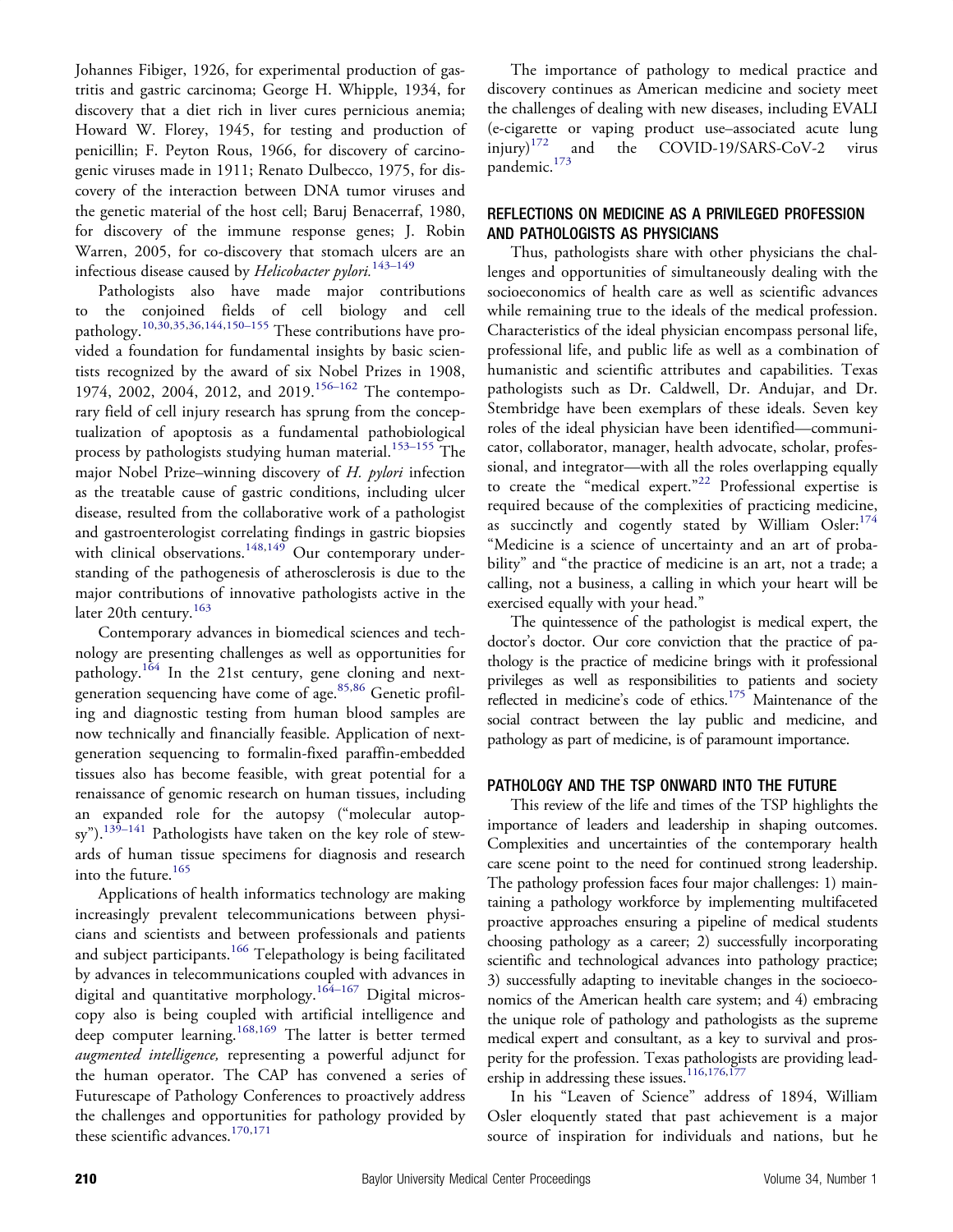<span id="page-12-0"></span>warned that undue focus on parochial and selfish interests, while superficially attractive, can lead to a loss of continuity with previous accomplishment that sustains the broader good. "In the continual remembrance of a glorious past, individuals and nations find their noblest inspiration, and if today this inspiration, so valuable for its own sake, so important in its associations, is weakened, is it not because, in the strong dominance of the individual so characteristic of a democracy, we have lost the sense of continuity?" $174$ 

The challenge for pathology and the TSP is to remain true to a glorious past while adapting to the future. As reflected by its glorious past, the TSP has exhibited features of a long-term successful organization and aspires to continue as such into the future. A roadmap for continual success has been identi-fied.<sup>[178,179](#page-15-0)</sup> The enduringly successful organization *preserves* core values and core purpose and opportunistically *changes* cultural and operating practices and specific goals and strategies to meet prevailing circumstances. The enduringly successful organization also *adheres to the hedgehog concept* by identifying and focusing on what the organization can be the best at doing and, to that end, develops BHAGs (big, hairy, audacious goals)—addressing what you are deeply passionate about (which includes your core values and purpose), what you can be the best in the world at doing, and what drives your resource and/or economic engine.[178,179](#page-15-0)

The TSP has ended a century of accomplishment and is now entering a new century with incumbent challenges and opportunities and with the goal of maintaining continuing relevance and success. The successful past century and hopeful future of the TSP are inextricably linked to the guiding principle of the TSP, which is a focus on continual striving for excellence in medicine. Fortunately, Texas pathologists are providing the leadership to proactively, optimistically, and creatively embrace the future.

- [1.](#page-0-0) Baker MM. The History of Pathology in Texas. Austin, TX: Texas Society of Pathologists; 1996.
- [2.](#page-0-0) Laucirica R, Buja LM, Milam JD, Hausner RJ. The Texas Society of Pathologists: a historical perspective of the first 90 years. Arch Pathol Lab Med. 2011;135(1):12–18. doi[:10.1043/2010-0415-ED.1](https://doi.org/10.1043/2010-0415-ED.1).
- 3. Stout BF. Early experiences in clinical pathology in Texas. Texas State J Med. 1948;44:500-503.
- 4. Stout BF. One hundred years of progress in pathology in Texas. Texas State J Med. 1953;49:312–315.
- 5. Andujar JJ. Pathology. Tex Med. 1967;63(3):90-92.
- [6.](#page-8-0) Koch E. Reflections: Historical Perspectives on Pathology in Houston and Galveston. Houston, TX: The Houston Society of Clinical Pathologists; 1998.
- [7.](#page-2-0) Race GJ, Tillery GW, Dysert PA 2nd. A history of pathology and laboratory medicine at Baylor University Medical Center. Proc (Bayl Univ Med Cent). 2004;17(1):42–55. doi[:10.1080/08998280.2004.11927956](https://doi.org/10.1080/08998280.2004.11927956).
- [8.](#page-1-0) Texas Society of Pathologists. Legacy: Publications. [https://www.tex](https://www.texpath.org/amsimis/TSPI/Legacy/Publications/TSPI/Legacy/Publications.aspx?hkey=e7d343b6-f09a-42ba-8af3-a22b9258ae39)[path.org/amsimis/TSPI/Legacy/Publications/TSPI/Legacy/Publications.](https://www.texpath.org/amsimis/TSPI/Legacy/Publications/TSPI/Legacy/Publications.aspx?hkey=e7d343b6-f09a-42ba-8af3-a22b9258ae39) [aspx?hkey=e7d343b6-f09a-42ba-8af3-a22b9258ae39](https://www.texpath.org/amsimis/TSPI/Legacy/Publications/TSPI/Legacy/Publications.aspx?hkey=e7d343b6-f09a-42ba-8af3-a22b9258ae39). Published 2010. Accessed August 22, 2020.
- [9.](#page-1-0) Majno G, Joris I. Preface and introduction. In: Cells, Tissues, and Disease. 2nd ed. New York: Oxford University Press; 2004:vii–ix, 1–8.
- [10.](#page-1-0) Long ER. A History of Pathology. New York: Dover; 1965.
- [11.](#page-1-0) Nezelof C, Seemayer TA. The history of pathology: an overview. In: Damjanov I, Linder J, eds. Anderson's Pathology. St. Louis: Mosby; 1996:1–11.
- 12. Zampieri F, Zanatta A, Basso C, Thiene G, eds. Andreas Vesalius 500 years later. Proceedings of the 2nd International Meeting on Medicine and Pathology, Working Group of History of Pathology of the European Society of Pathology, Padua 2015. Padua, Italy: CLEUP; 2019.
- 13. McManus BM, Babul S. The autopsy. In: Damjanov I, Linder J, eds. Anderson's Pathology. St. Louis: Mosby; 1996:15–32.
- 14. van den Tweel JG, Taylor CR. The age of the autopsy. In: van den Tweel JG, Taylor CR, eds. From Magic to Molecules: An Illustrated History of Disease. Beijing, China: Peking University Medical Press; 2016:65–80.
- [15.](#page-1-0) Brown TM, Fee E. Rudolf Carl Virchow: medical scientist, social reformer, role model. Am J Public Health. 2006;96(12):2104–2105. doi:[10.2105/AJPH.2005.078436.](https://doi.org/10.2105/AJPH.2005.078436)
- [16.](#page-1-0) Bernard C. An Introduction to the Study of Experimental Medicine. New York: Dover Publications; 2017:226.
- [17.](#page-1-0) Medzhitov R. Inflammation 2010: new adventures of an old flame. Cell. 2010;140(6):771–776. doi[:10.1016/j.cell.2010.03.006.](https://doi.org/10.1016/j.cell.2010.03.006)
- [18.](#page-1-0) Wallach D, Kang TB, Kovalenko A. Concepts of tissue injury and cell death in inflammation: a historical perspective. Nat Rev Immunol. 2014;14(1):51–59. doi[:10.1038/nri3561](https://doi.org/10.1038/nri3561).
- [19.](#page-1-0) National Constitution Center. The mysterious death of George Washington. [https://constitutioncenter.org/blog/the-mysterious-death](https://constitutioncenter.org/blog/the-mysterious-death-of-george-washington/)[of-george-washington/](https://constitutioncenter.org/blog/the-mysterious-death-of-george-washington/). Published December 14, 2018. Accessed August 22, 2020.
- [20.](#page-1-0) Barry JM. The Great Influenza. The Story of the Deadliest Pandemic in History. New York: Penguin; 2004:546.
- [21.](#page-1-0) Norman G. Medical education: past, present and future. Perspect Med Educ. 2012;1(1):6–14. doi[:10.1007/s40037-012-0002-7.](https://doi.org/10.1007/s40037-012-0002-7)
- [22.](#page-1-0) Buja LM. Medical education today: all that glitters is not gold. BMC Med Educ. 2019;19(1):110. doi[:10.1186/s12909-019-1535-9.](https://doi.org/10.1186/s12909-019-1535-9)
- [23.](#page-1-0) Flexner A. Medical Education in the United States and Canada: A Report to the Carnegie Foundation for the Advancement of Teaching. New York: Carnegie Foundation for the Advancement of Teaching; 2010.
- [24.](#page-1-0) Roberts CHL. H. L. Mencken and the four doctors: Osler, Halsted, Welch, and Kelly. Proc (Bayl Univ Med Cent). 2010;23(4):377–388. doi:[10.1080/08998280.2010.11928657.](https://doi.org/10.1080/08998280.2010.11928657)
- [25.](#page-1-0) Ludmerer KM. Learning to Heal. The Development of American Medical Education. New York: Basic Books; 1985.
- 26. Ludmerer KM. Time to Heal. American Medical Education from the Turn of the Century to the Era of Managed Care. New York: Oxford University Press; 1999.
- 27. Ludmerer KM. Let Me Heal. The Opportunity to Preserve Excellence in American Medicine. New York: Oxford University Press; 2015.
- [28.](#page-2-0) Starr CL. The age of the microscope: from whole body to tissue: America. In: van den Tweel JG, Taylor CR, eds. From Magic to Molecules: An Illustrated History of Disease. Beijing, China: Peking University Medical Press; 2016:149–168.
- 29. Starr C, Gardner WA. Philadelphia: cradle of American pathology. Virchows Arch. 2011;458(1):31–38. doi:[10.1007/s00428-010-0989-2](https://doi.org/10.1007/s00428-010-0989-2).
- [30.](#page-11-0) Long ER. A History of American Pathology. Springfield, IL: Charles C. Thomas; 1962.
- [31.](#page-2-0) Rosai J, ed. Guiding the Surgeon's Hand: The History of American Surgical Pathology. Washington, DC: American Registry of Pathology; 1997.
- [32.](#page-2-0) Louis DN, Young RH. Keen Minds to Explore the Dark Continents of Disease. A History of the Pathology Services at the Massachusetts General Hospital. Boston, MA: Massachusetts General Hospital; 2011.
- [33.](#page-3-0) Kotlarz VR. Tracing our roots: the beginnings of a profession. Clin Lab Sci. 1998;3:161–166.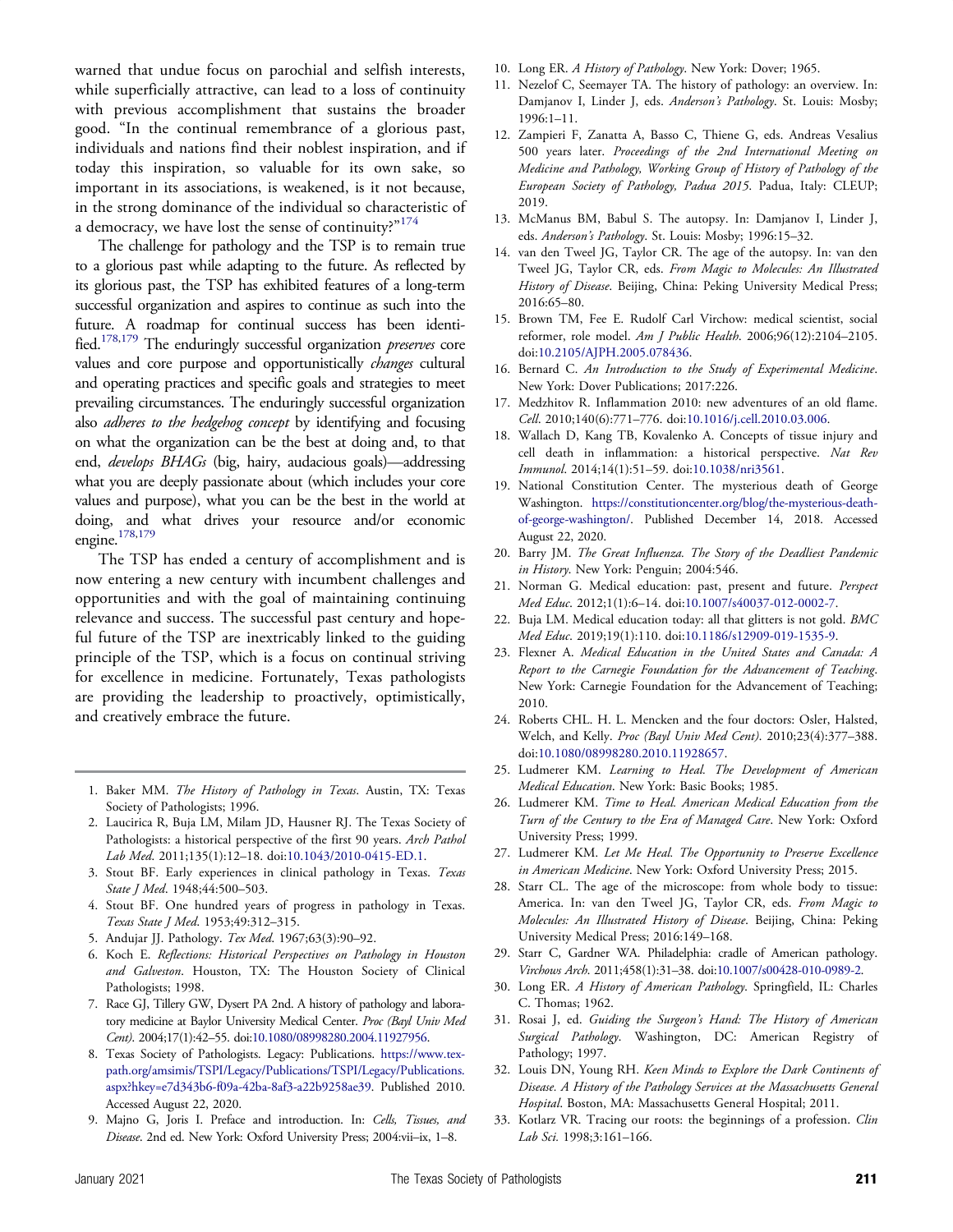- <span id="page-13-0"></span>[34.](#page-3-0) Adeli K. Laboratory medicine—a hidden treasure in healthcare. Clin Biochem. 2017;50(12):645–647. doi[:10.1016/j.clinbiochem.](https://doi.org/10.1016/j.clinbiochem.2017.03.022) [2017.03.022](https://doi.org/10.1016/j.clinbiochem.2017.03.022).
- [35.](#page-3-0) Long ER. History of the American Society for Experimental Pathology (1913–1970). Bethesda, MD: The American Society for Experimental Pathology; 1972.
- [36.](#page-3-0) Sobel ME, ed. History of the American Society for Investigative Pathology 1976–2013. Commemorating the Centennial Anniversary of the American Society for Experimental Pathology 1913–2013. Rockville, MD: American Society for Investigative Pathology; 2013.
- [37.](#page-3-0) Burns CR. The University of Texas Medical Branch at Galveston. Origins and beginnings. JAMA. 1991;266(10):1400–1402.
- [38.](#page-3-0) Watts L. The University of Texas Medical Branch: a century of service. Tex Med. 1991;87(4):61-65.
- [39.](#page-3-0) Butler WT. Arming for Battle against Disease. Through Education, Research and Patient Care at Baylor College of Medicine. Books I, II, III, IV, and V. Houston: Baylor College of Medicine; 2011.
- [40.](#page-3-0) Chapman JS. The University of Texas Southwestern Medical School. Medical Education in Dallas 1900–1975. Dallas: Southern Methodist University Press; 1976.
- [41.](#page-4-0) Andujar JJ, Anderson MM, Mazurek EE. Cardiolipin blood tests in syphilis. Am J Clin Pathol. 1948;18(3):199–211. doi:[10.1093/ajcp/](https://doi.org/10.1093/ajcp/18.3.199) [18.3.199.](https://doi.org/10.1093/ajcp/18.3.199)
- [42.](#page-4-0) Stembridge VA, Crafft WM, Townsend FM. Medical investigation of aircraft accidents with multiple casualties. *J Aviat Med*. 1958; 29(9):668–675.
- [43.](#page-4-0) Berry FB, Stembridge VA. The human element in aircraft accidents. Ann Surg. 1958;147(5):590–593, discussion 594–595. doi:[10.1097/](https://doi.org/10.1097/00000658-195805000-00002) [00000658-195805000-00002](https://doi.org/10.1097/00000658-195805000-00002).
- [44.](#page-4-0) Stembridge VA. Preservation of the species-pathologist. Am J Clin Pathol. 1982;78(6):797–805. doi:[10.1093/ajcp/78.6.797](https://doi.org/10.1093/ajcp/78.6.797).
- [45.](#page-4-0) McKenna R, Buja M, Milam J. Vernie A. Stembridge, MD (1924–2000). Am J Clin Pathol. 2001;116:150–151.
- [46.](#page-4-0) A festschrift honoring the retirement of Vernie A. Stembridge, MD. Arch Pathol Lab Med. 1993;117(12):1205–1239.
- [47.](#page-4-0) Vernie Stembridge, MD papers, 1945–2000. MS 143. McGovern Archives, Texas Medical Center Library. [https://legacy.lib.utexas.edu/](https://legacy.lib.utexas.edu/taro/hamtmc/00014/tmc-00014.html) [taro/hamtmc/00014/tmc-00014.html](https://legacy.lib.utexas.edu/taro/hamtmc/00014/tmc-00014.html). Published 2010. Accessed August 22, 2020.
- 48. Gill AJ, Caldwell GT, Goforth JL. Choriocarcinoma of the testicle. Am J Med Sci. 1945;210:745–751. doi[:10.1097/00000441-194512000-](https://doi.org/10.1097/00000441-194512000-00006) [00006](https://doi.org/10.1097/00000441-194512000-00006).
- 49. Deter RL, Caldwell GT, Folsom AI. A clinical and pathological study of the posterior female urethra. J Urol. 1946;55:651-662. doi: [10.1016/S0022-5347\(17\)69961-0.](https://doi.org/10.1016/S0022-5347(17)69961-0)
- [50.](#page-5-0) Federal funding of scientific research—a timeline. [http://www.scien](http://www.sciencecoalition.org/downloads/1392650023researchfundingtimeline.pdf)[cecoalition.org/downloads/1392650023researchfundingtimeline.pdf](http://www.sciencecoalition.org/downloads/1392650023researchfundingtimeline.pdf). Published 2010. Accessed August 16, 2020.
- [51.](#page-5-0) Morens DM, Fauci AS. The forgotten forefather: Joseph James Kinyoun and the founding of the National Institutes of Health. mBio. 2012;3(4):1–10. doi[:10.1128/mBio.00139-12](https://doi.org/10.1128/mBio.00139-12).
- [52.](#page-5-0) Shannon JA. The National Institutes of Health: some critical years, 1955–1957. Science. 1987;237(4817):865–868. doi:[10.1126/science.](https://doi.org/10.1126/science.3303330) [3303330.](https://doi.org/10.1126/science.3303330)
- [53.](#page-5-0) Wyngaarden JB. The National Institutes of Health in its centennial year. Science. 1987;237(4817):869–874. doi[:10.1126/science.3303331](https://doi.org/10.1126/science.3303331).
- [54.](#page-5-0) Bronk DW. The National Science Foundation: origins, hopes, and aspirations. Science. 1975;188(4187):409–414. doi:[10.1126/science.](https://doi.org/10.1126/science.1091972) [1091972.](https://doi.org/10.1126/science.1091972)
- [55.](#page-5-0) Lindberg DAB, Humphreys BL. 2015—the future of medical libraries. N Engl J Med. 2005;352(11):1067–1070. doi[:10.1056/NEJMp048190.](https://doi.org/10.1056/NEJMp048190)
- 56. Lindberg DAB. The National Library of Medicine. World Neurosurg. 2010;74(1):46–48. doi[:10.1016/j.wneu.2010.04.014](https://doi.org/10.1016/j.wneu.2010.04.014).
- 57. Fee E. Information on a global scale: the National Library of Medicine. Lancet. 2014;384(9937):21–22. doi[:10.1016/s0140-6736\(14\)61118-1](https://doi.org/10.1016/s0140-6736(14)61118-1).
- [58.](#page-5-0) Lindberg DAB, Humphreys BL. "You have to be there": twenty-five years of SCAMC/AMIA symposia. J Am Med Inform Assoc. 2002; 9(4):332–345. doi[:10.1197/jamia.m1076](https://doi.org/10.1197/jamia.m1076).
- 59. Lindberg DAB. Biomedical informatics: precious scientific resource and public policy dilemma. Trans Am Clin Climatol Assoc. 2003;114: 113–121.
- 60. Seelye KQ. Dr. Donald Lindberg, 85, dies; opened medical research to the world. New York Times, September 2, 2019. [https://www.](https://www.nytimes.com/2019/09/02/obituaries/dr-donald-lindberg-dead.html) [nytimes.com/2019/09/02/obituaries/dr-donald-lindberg-dead.html.](https://www.nytimes.com/2019/09/02/obituaries/dr-donald-lindberg-dead.html)
- [61.](#page-5-0) Cicerone RJ. Celebrating the 150th anniversary of the National Academy of Sciences. PNAS. 2013;110(12):4433–4434. doi[:10.](https://doi.org/10.1073/pnas.1303065110) [1073/pnas.1303065110](https://doi.org/10.1073/pnas.1303065110).
- [62.](#page-5-0) Olson S. The National Academy of Sciences at 150. PNAS. 2014; 111(Supplement\_2):9327–9364. doi[:10.1073/pnas.1406109111](https://doi.org/10.1073/pnas.1406109111).
- [63.](#page-5-0) Fallon HJ. The Institute of Medicine and its quality of healthcare in America reports. Trans Am Clin Climatol Assoc. 2002;113:119–125.
- [64.](#page-5-0) Townsend FM. A century of pathology. The Armed Forces Institute of Pathology: 1862–1962. Mil Med. 1963;128:273–289. doi[:10.](https://doi.org/10.1093/milmed/128.4.273) [1093/milmed/128.4.273.](https://doi.org/10.1093/milmed/128.4.273)
- [65.](#page-5-0) Henry RS. The Armed Forces Institute of Pathology. Its First Century 1862–1962. Washington, DC: Office of the Surgeon General, Department of the Army; 1964.
- [66.](#page-5-0) Mullick FG, Fontelo P, Pemble C. Telemedicine and telepathology at the Armed Forces Institute of Pathology: history and current mission. Telemed J. 1996;2(3):187–193. doi[:10.1089/tmj.1.1996.2.187.](https://doi.org/10.1089/tmj.1.1996.2.187)
- 67. Gorstein F, Mostofi FK. Armed Forces Institute of Pathology in jeopardy—who should care? Hum Pathol. 2003;34(3):203-205. doi: [10.1053/hupa.2003.108.](https://doi.org/10.1053/hupa.2003.108)
- 68. Spencer WH, Albert DM. The Armed Forces Institute of Pathology: an appreciation. Arch Ophthalmol. 2006;124(9):1332–1334. doi[:10.](https://doi.org/10.1001/archopht.124.9.1332) [1001/archopht.124.9.1332.](https://doi.org/10.1001/archopht.124.9.1332)
- 69. Butler DA, Baker TP. The DoD Joint Pathology Center as a resource for researchers. Mil Med. 2015;180(10 Suppl):85–89. doi: [10.7205/MILMED-D-14-00738.](https://doi.org/10.7205/MILMED-D-14-00738)
- 70. DeLellis RA, Caton M. The AFIP/ARP Atlases of Pathology past, present, and future. Am J Surg Pathol. 2018;42(3):e28–e32. doi[:10.](https://doi.org/10.1097/PAS.0000000000001012) [1097/PAS.0000000000001012](https://doi.org/10.1097/PAS.0000000000001012).
- [71.](#page-6-0) Wikipedia. Computer. [https://en.wikipedia.org/wiki/computer.](https://en.wikipedia.org/wiki/computer) Published 2010. Accessed August 16, 2020.
- 72. Wikipedia. Integrated circuit. [https://en.wikipedia.org/wiki/](https://en.wikipedia.org/wiki/Integrated_circuit) [Integrated\\_circuit.](https://en.wikipedia.org/wiki/Integrated_circuit) Published 2010. Accessed August 16, 2020.
- 73. van Lunteren F. Clocks to computers: a machine-based "big picture" of the history of modern science. ISIS. 2016;107(4):762–776. doi: [10.1086/689764](https://doi.org/10.1086/689764).
- 74. Zimmermann KA. History of computers: a brief timeline. Live Science, September 7, 2017.
- [75.](#page-6-0) Wikipedia. History of the Internet. [https://en.wikipedia.org/wiki/](https://en.wikipedia.org/wiki/History_of_the_Internet) [History\\_of\\_the\\_Internet](https://en.wikipedia.org/wiki/History_of_the_Internet). Published 2010. Accessed August 16, 2020.
- 76. Leiner BM, Cerf VG, Clark DD, et al. A brief history of the internet. ACM SIGCOMM Comp Comm Rev. 2009;39(5):22–31. doi[:10.](https://doi.org/10.1145/1629607.1629613) [1145/1629607.1629613](https://doi.org/10.1145/1629607.1629613).
- 77. Wikipedia. Information age. [https://en.wikipedia.org/wiki/Information\\_](https://en.wikipedia.org/wiki/Information_Age) [Age](https://en.wikipedia.org/wiki/Information_Age). Accessed August 16, 2020.
- [78.](#page-6-0) Alkureishi MA, Lee WW, Lyons M, et al. Impact of electronic medical record use on the patient-doctor relationship and communication: a systematic review. *J Gen Intern Med.* 2016;31(5):548-560. doi:[10.1007/s11606-015-3582-1](https://doi.org/10.1007/s11606-015-3582-1).
- [79.](#page-6-0) Gawande A. Why doctors hate their computers. The New Yorker, November 5, 2018.
- [80.](#page-6-0) Watson JD, Crick FHC. Molecular structure of nucleic acids: a structure for deoxyribose nucleic acid. Nature. 1953;171(4356): 737–738. doi[:10.1038/171737a0.](https://doi.org/10.1038/171737a0)
- [81.](#page-6-0) Portin P. The birth and development of the DNA theory of inheritance: sixty years since the discovery of the structure of DNA. J Genet. 2014;93(1):293–302. doi:[10.1007/s12041-014-0337-4](https://doi.org/10.1007/s12041-014-0337-4).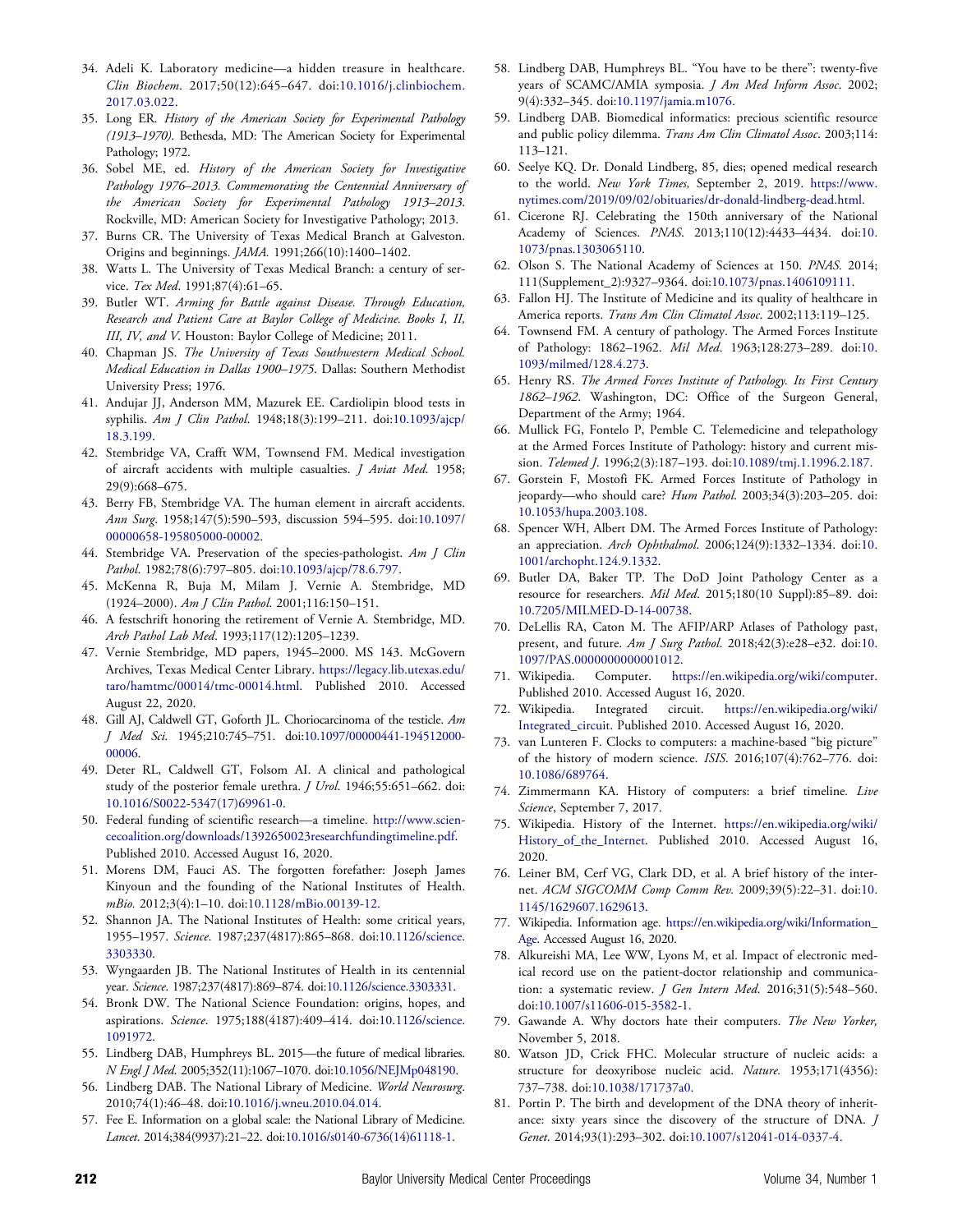- <span id="page-14-0"></span>[82.](#page-6-0) International Human Sequencing Consortium. Initial sequencing and analysis of the human genome. Nature. 2001;409:860–921.
- 83. International Human Sequencing Consortium. Finishing the euchromatic sequence of the human genome. Nature. 2004;431:931–945.
- 84. Venter JC, Adams MD, Myers EW, et al. The sequence of the human genome [published correction appears in Science 2001 Jun 5;292(5523):1838]. Science. 2001;291(5507):1304–1351. doi[:10.](https://doi.org/10.1126/science.1058040) [1126/science.1058040.](https://doi.org/10.1126/science.1058040)
- [85.](#page-6-0) LeGallo M, Lozy F, Bell DW. Next-generation sequencing. Adv Exp Med Biol. 2017;943:119–148.
- [86.](#page-6-0) Yohe S, Thyagarajan B. Review of clinical next-generation sequencing. Arch Pathol Lab Med. 2017;141(11):1544–1557. doi:[10.5858/](https://doi.org/10.5858/arpa.2016-0501-RA) [arpa.2016-0501-RA](https://doi.org/10.5858/arpa.2016-0501-RA).
- [87.](#page-6-0) Mao AS, Mooney DJ. Regenerative medicine: current therapies and future directions. PNAS. 2015;112(47):14452–14459. doi:[10.1073/](https://doi.org/10.1073/pnas.1508520112) [pnas.1508520112.](https://doi.org/10.1073/pnas.1508520112)
- 88. Buja LM. Cardiac repair and the putative role of stem cells. J Mol Cell Cardiol. 2019;128:96–104. doi:[10.1016/j.yjmcc.2019.01.022.](https://doi.org/10.1016/j.yjmcc.2019.01.022)
- 89. Chien KR, Frisén J, Fritsche-Danielson R, Melton DA, Murry CE, Weissman IL. Regenerating the field of cardiovascular cell therapy. Nat Biotechnol. 2019;37(3):232–237. doi[:10.1038/s41587-019-0042-1.](https://doi.org/10.1038/s41587-019-0042-1)
- [90.](#page-6-0) Lee TH. Discovering strategy: a key challenge for academic health centers. Trans Am Clin Climatol Assn. 2016;127:300–312.
- [91.](#page-6-0) Wood JP. Opportunities for academic pathology: the thoughts and perspective of a legal observer. Acad Pathol. 2016;3:1–7.
- [92.](#page-6-0) Sanfilippo F, Burns KH, Borowitz MJ, Jackson JB, Hruban RH. The Johns Hopkins Department of Pathology novel organizational model: a 25-year-old ongoing experiment. Acad Pathol. 2018;5:1–14.
- [93.](#page-6-0) Balfour E, Stallone R, Castagnaro J, et al. Strengths of the Northwell Health laboratory service line: maintaining performance during threatened interruptions in service. Acad Pathol. 2016;3:1-13.
- [94.](#page-6-0) Mrak RE, Parslow TG, Ducatman BS. Benchmarking subspecialty practice in academic anatomic pathology: the 2017 Association of Pathology Chairs survey. Acad Pathol. 2018;5:1-9.
- [95.](#page-6-0) Sarewitz SJ. Subspecialization in community pathology practice. Arch Pathol Lab Med. 2014;138(7):871–872. doi:[10.5858/arpa.2014-](https://doi.org/10.5858/arpa.2014-0084-ED) [0084-ED](https://doi.org/10.5858/arpa.2014-0084-ED).
- [96.](#page-6-0) Bennett BD. Certification from the American Board of Pathology: getting it and keeping it. Hum Pathol. 2006;37(8):978-981. doi[:10.](https://doi.org/10.1016/j.humpath.2006.02.023) [1016/j.humpath.2006.02.023.](https://doi.org/10.1016/j.humpath.2006.02.023)
- [97.](#page-6-0) Alexander CB. Pathology graduate medical education (overview from 1926 to 2005). Hum Pathol. 2006;37(8):923–928. doi[:10.1016/j.](https://doi.org/10.1016/j.humpath.2006.02.025) [humpath.2006.02.025.](https://doi.org/10.1016/j.humpath.2006.02.025)
- 98. Alexander CB. Pathology graduate medical education (overview from 2006–2010). Hum Pathol. 2011;42(6):763–769. doi[:10.1016/j.hum](https://doi.org/10.1016/j.humpath.2010.11.008)[path.2010.11.008](https://doi.org/10.1016/j.humpath.2010.11.008).
- 99. Naritoku WY, Alexander CB. Pathology milestones. J Grad Med Educ. 2014;6(1 Suppl 1):180–181. doi:[10.4300/JGME-06-01s1-10.](https://doi.org/10.4300/JGME-06-01s1-10)
- 100. Byrne LM, Miller RS, Philibert I, et al. Program performance in the next accreditation system (NAS): results of the 2015–2016 annual data review. J Grad Med Educ. 2017;9(3):406–410. doi:[10.4300/](https://doi.org/10.4300/JGME-D-17-00320.1) [JGME-D-17-00320.1.](https://doi.org/10.4300/JGME-D-17-00320.1)
- [101.](#page-6-0) Robbins SL. The birth and rearing of a textbook on pathology. Arch Pathol Lab Med. 1996;120(9):887–891.
- [102.](#page-6-0) Cooke M, Irby DM, Sullivan W, Ludmerer KM. American medical education 100 years after the Flexner report. N Engl J Med. 2006; 355(13):1339–1344. doi:[10.1056/NEJMra055445](https://doi.org/10.1056/NEJMra055445).
- [103.](#page-6-0) Irby DM, Cooke M, O'Brien BC. Calls for reform of medical education by the Carnegie Foundation for the Advancement of Teaching: 1910 and 2010. Acad Med. 2010;85(2):220–227. doi:[10.1097/](https://doi.org/10.1097/ACM.0b013e3181c88449) [ACM.0b013e3181c88449](https://doi.org/10.1097/ACM.0b013e3181c88449).
- [104.](#page-7-0) Jajosky RP, Jajosky AN, Kleven DT, Singh G. Fewer seniors from United States allopathic medical schools are filling pathology residency positions in the main residency match, 2008–2017. Hum Pathol. 2018;73:26–32. doi:[10.1016/j.humpath.2017.11.014](https://doi.org/10.1016/j.humpath.2017.11.014).
- [105.](#page-7-0) Preskitt JT. Health care reimbursement: Clemens to Clinton. Proc (Bayl Univ Med Cent). 2008;21(1):40–44. doi:[10.1080/08998280.](https://doi.org/10.1080/08998280.2008.11928358) [2008.11928358](https://doi.org/10.1080/08998280.2008.11928358).
- [106.](#page-7-0) Zelizer JE. How Medicare was made. The New Yorker, February 15, 2015.
- [107.](#page-7-0) Langwell KM, Hadley JP. Capitation and the Medicare program: history, issues, and evidence. Health Care Financ Rev. 1986; 1986(Spec No):9–20.
- [108.](#page-8-0) Ho V. Refinement of the Affordable Care Act. Annu Rev Med. 2018; 69:19–28. doi[:10.1146/annurev-med-052616-044854.](https://doi.org/10.1146/annurev-med-052616-044854)
- [109.](#page-8-0) Kellar WH. Enduring Legacy. The M.D. Anderson Foundation and the Texas Medical Center. College Station: Texas A&M Press; 2014.
- [110.](#page-8-0) Baker M. Nov. 22, 1963. Texas physicians are thrust into history. Tex Med. 2003;99(1):45–52.
- [111.](#page-9-0) Texas medical association 150 years. Texas Med. 2003;99:1–176.
- [112.](#page-9-0) Berlin J, Berlin J. Coming of age: Celebrating 15 years of Texas tort reform. Tex Med. 2018;114(9):14-21. [https://www.texmed.org/Template.](https://www.texmed.org/Template.aspx?id=48427) [aspx?id=48427](https://www.texmed.org/Template.aspx?id=48427)
- [113.](#page-9-0) Whitcomb ME. The development of new MD-granting medical schools in the United States in the 21st century. Acad Med. 2020; 95(3):340–343. doi:[10.1097/ACM.0000000000003048](https://doi.org/10.1097/ACM.0000000000003048).
- 114. Shannon SC, Teitelbaum HS. The status and future of osteopathic medical education in the United States. Acad Med. 2009;84(6): 707–711. doi[:10.1097/ACM.0b013e3181a43be8](https://doi.org/10.1097/ACM.0b013e3181a43be8).
- 115. American Association of Colleges of Osteopathic Medicine. U.S. osteopathic medical schools. [https://www.aacom.org/docs/default-source/](https://www.aacom.org/docs/default-source/data-and-trends/u-s-osteopathic-medical-schools-by-year-of-inaugural-class.pdf?sfvrsn=dc9e2997_4) [data-and-trends/u-s-osteopathic-medical-schools-by-year-of-inaugural](https://www.aacom.org/docs/default-source/data-and-trends/u-s-osteopathic-medical-schools-by-year-of-inaugural-class.pdf?sfvrsn=dc9e2997_4)[class.pdf?sfvrsn=dc9e2997\\_4](https://www.aacom.org/docs/default-source/data-and-trends/u-s-osteopathic-medical-schools-by-year-of-inaugural-class.pdf?sfvrsn=dc9e2997_4). Published 2019. Accessed August 22, 2020.
- [116.](#page-10-0) Allen TC. Twenty-first century pathologists' advocacy. Arch Pathol Lab Med. 2017;141(7):940–943. doi:[10.5858/arpa.2017-0105-SA](https://doi.org/10.5858/arpa.2017-0105-SA).
- [117.](#page-10-0) Berlin J. Swinging for fairness: law creates new ballgame for surprise billing. Tex Med. 2019;115(8):30–31.
- [118.](#page-10-0) Looking back on the millennium in medicine. N Engl J Med. 2000; 342:42–49.
- 119. Acierno LJ. The History of Cardiology. London: Parthenon, 1994.
- 120. Braunwald E. The rise of cardiovascular medicine. Eur Heart J. 2012;33(7):838–846. doi:[10.1093/eurheartj/ehr452.](https://doi.org/10.1093/eurheartj/ehr452)
- 121. Mukherjee S. The Emperor of All Maladies. A Biography of Cancer. New York: Scribner; 2010.
- [122.](#page-10-0) Comroe JH Jr. Retrospectoscope. Insights into Medical Discovery. Menlo Park, CA: Von Gehr Press; 1977.
- [123.](#page-10-0) Le Fanu J. The Rise and Fall of Modern Medicine. Revised ed. New York: Carroll & Graf; 1999.
- [124.](#page-10-0) Relman AS, Angell M. America's other drug problem: how the drug industry distorts medicine and politics. New Republic. 2002;227: 27–41.
- [125.](#page-10-0) DeAngelis CD. Big pharma profits and the public loses. Milbank Q. 2016;94(1):30–33. doi[:10.1111/1468-0009.12171.](https://doi.org/10.1111/1468-0009.12171)
- [126.](#page-10-0) Hotez PJ. Vaccines Did Not Cause Rachel's Autism. My Journey as a Vaccine Scientist, Pediatrician, and Autism Dad. Baltimore: Johns Hopkins Press; 2018.
- [127.](#page-10-0) McIntosh MAE. The cost of healthcare to Americans. JONA's Healthcare Law Ethics Regul. 2002;4:78–89.
- [128.](#page-10-0) Richmond JB, Fein R. The Health Care Mess: How We Got into It and What It Will Take to Get Out. Cambridge, MA: Harvard University Press; 2005.
- 129. Clifton GL. Flatlined. Resuscitating American Medicine. New Brunswick, NJ: Rutgers University Press; 2009.
- [130.](#page-10-0) Relman AS. A Second Opinion: Rescuing America's Health Care. Cambridge, MA: The Century Foundation; 2007.
- 131. Reid TR. The Healing of America. A Global Quest for Better, Cheaper, and Fairer Health Care. New York: Penguin; 2009.
- [132.](#page-10-0) Brigham K, Johns MME. Good enough medicine: are we "averaging excellence out"? The Pharos. 2018;(80):32-34.